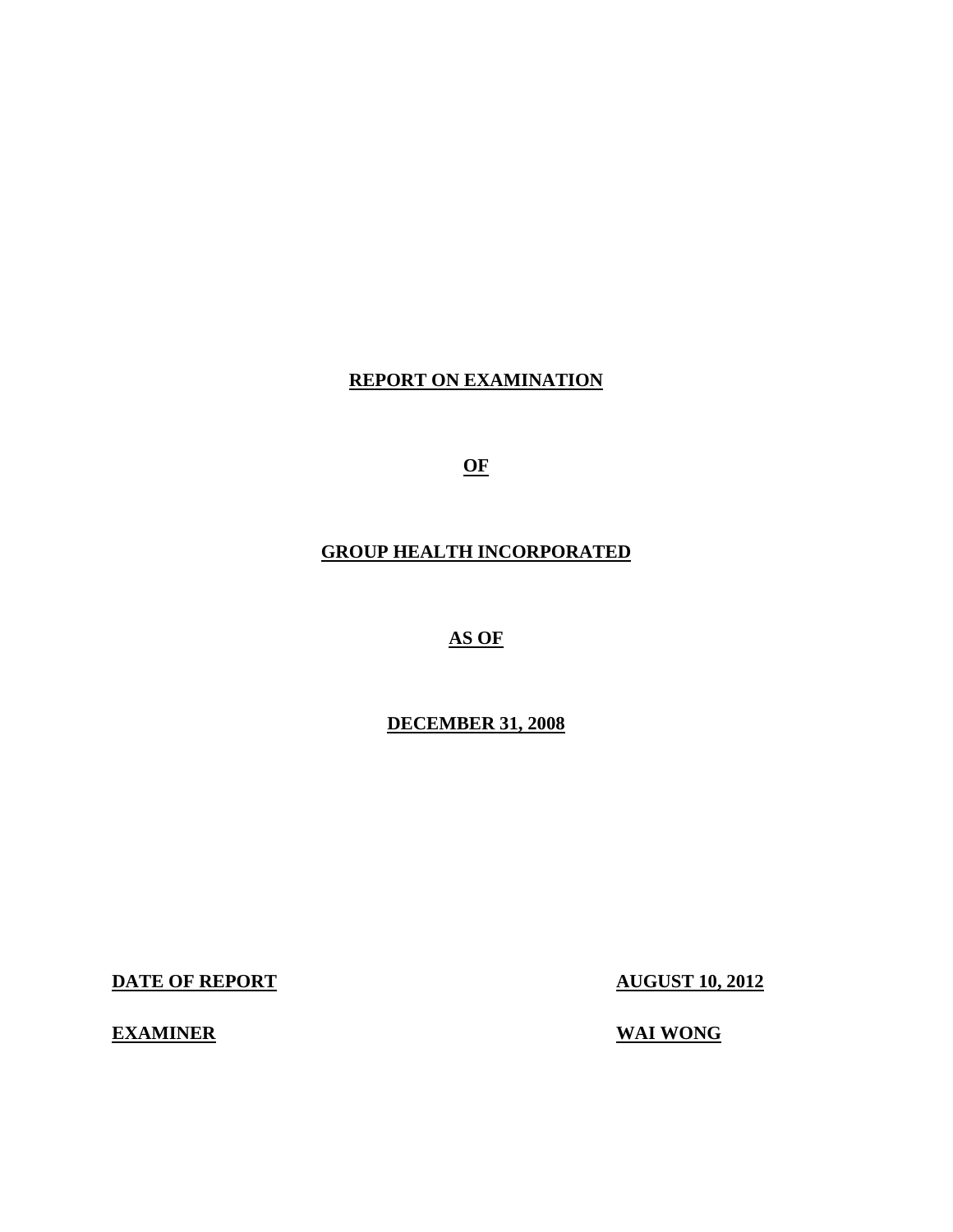# **TABLE OF CONTENTS**

| <u>ITEM NO.</u>  |                                                                     | PAGE NO.       |
|------------------|---------------------------------------------------------------------|----------------|
| 1.               | Scope of the examination                                            | 3              |
| 2.               | Description of the Plan                                             | 5              |
|                  | History of the Plan<br>А.                                           | 5              |
|                  | Corporate governance<br><b>B.</b>                                   | $\overline{7}$ |
|                  | Board of directors<br>$C_{\cdot}$                                   | 10             |
|                  | Committees of board of directors<br>D.                              | 13             |
|                  | E. Executive officers                                               | 15             |
|                  | Conflicts of interest<br>F.                                         | 15             |
|                  | Holding company system<br>G.                                        | 16             |
|                  | H.<br>Inter-company agreements                                      | 18             |
|                  | Fidelity bonds and other corporate insurance<br>Ι.                  | 19             |
|                  | Territory and plan of operations<br>J.                              | 19             |
|                  | Information technology<br>K.                                        | 20             |
|                  | Accounts and records<br>L.                                          | 23             |
| 3.               | <b>Financial statements</b>                                         | 27             |
|                  | <b>Balance</b> sheet<br>A.                                          | 27             |
|                  | <b>B.</b><br>Statement of revenue, expenses and capital and surplus | 29             |
| $\overline{4}$ . | Claims reserves                                                     | 30             |
| 5.               | <b>Employee benefits</b>                                            | 31             |
| 6.               | Subsequent events                                                   | 32             |
| 7.               | Compliance with prior report on examination                         | 33             |
| 8.               | Summary of comments and recommendations                             | 35             |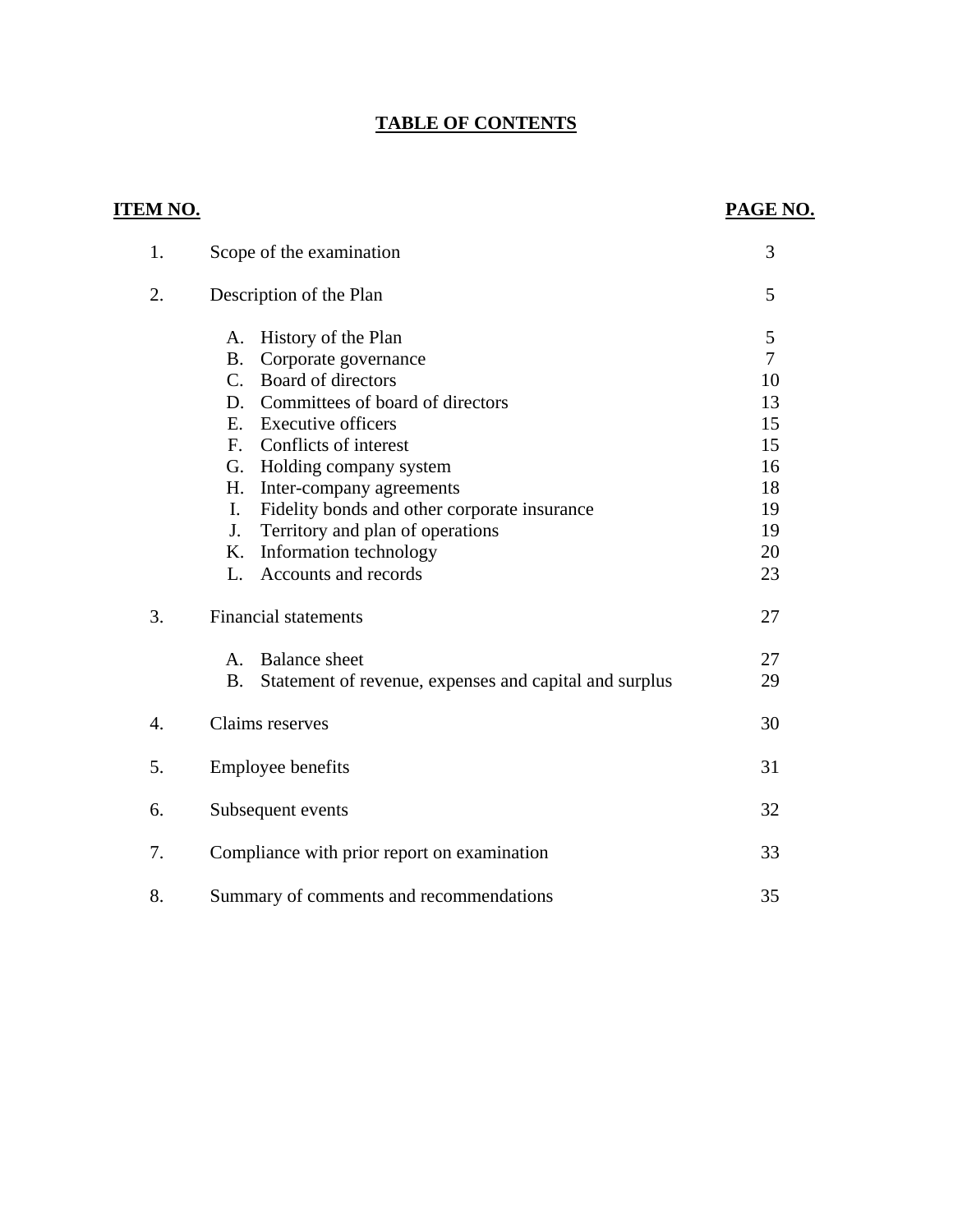

# NEW YORK STATE DEPARTMENT<sub>of</sub> FINANCIAL SERVICES

Andrew M. Cuomo Benjamin M. Lawsky Governor Superintendent Superintendent Superintendent Superintendent Superintendent Superintendent Superintendent

August 10, 2012

Honorable Benjamin M. Lawsky Superintendent of Financial Services Albany, New York 12257

Sir:

Pursuant to the requirements of the New York Insurance Law and acting in accordance with the instructions contained in Appointment Number 30342, dated August 12, 2009, attached hereto, I have made an examination into the financial condition and affairs of Group Health Incorporated, a not-for-profit health service corporation licensed pursuant to Article 43 of the New York Insurance Law, as of December 31, 2008, and submit the following report thereon.

The examination was conducted at the home office of Group Health Incorporated, located at 55 Water Street, New York, New York.

Wherever the designations "the Plan" or "GHI" appear herein, without qualification, they should be understood to indicate Group Health Incorporated, a wholly-owned subsidiary of EmblemHealth, Inc.

Wherever the designation "the Department" appears herein, without qualification, it should be understood to indicate the New York State Department of Financial Services. On October 3, 2011, the New York State Insurance Department merged with the New York State Banking Department to become the New York State Department of Financial Services.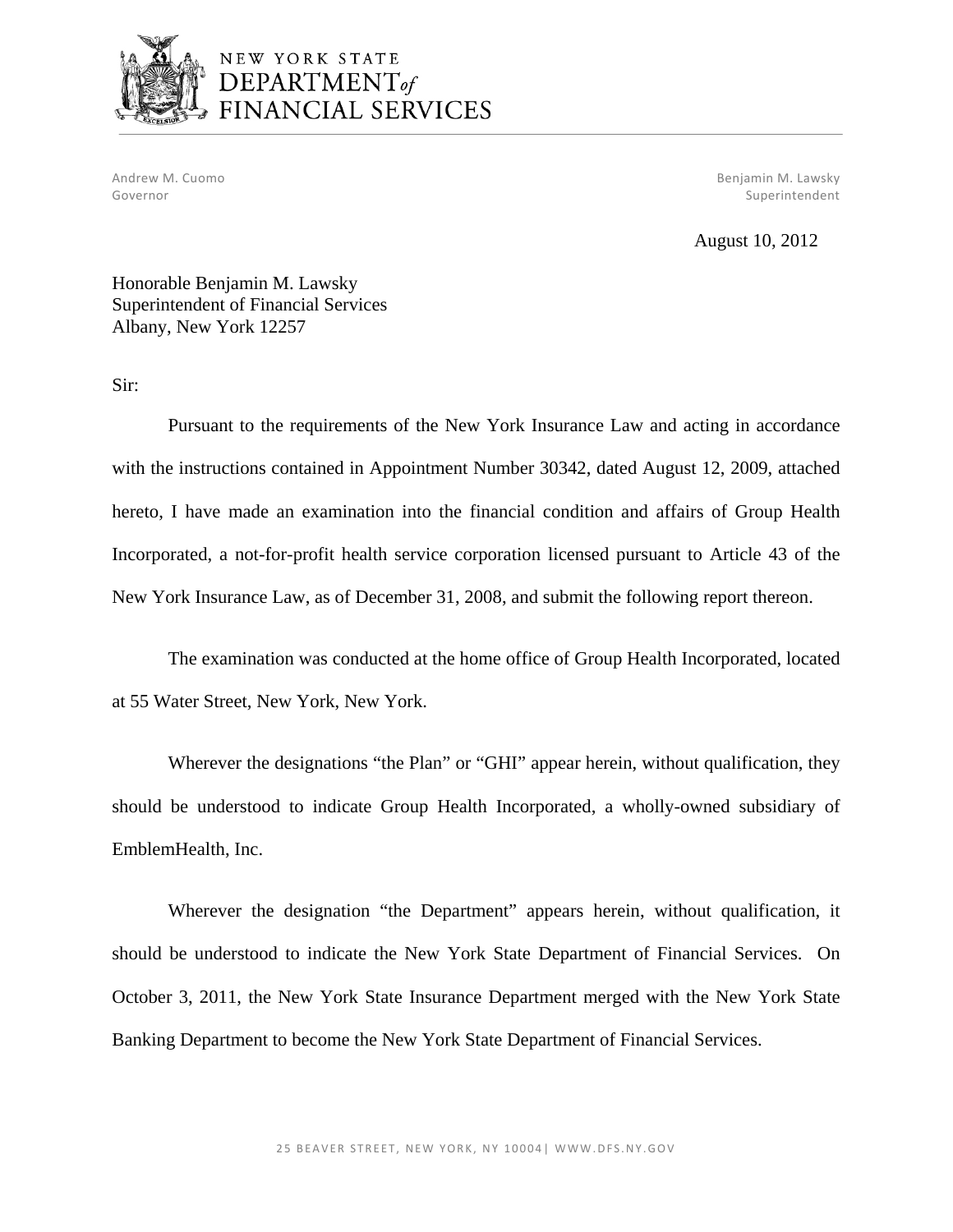A concurrent examination of the manner in which GHI conducts its business practices and fulfills its contractual obligations to policyholders and claimants was conducted as of December 31, 2008. A separate report has been submitted thereon.

Also concurrent with this examination, an examination was conducted of the financial condition and market conduct activities of GHI HMO Select, Inc. ("GHI HMO"), an affiliated for-profit health maintenance organization licensed under the provisions of Article 44 of the New York Public Health Law. A separate report thereon has been submitted.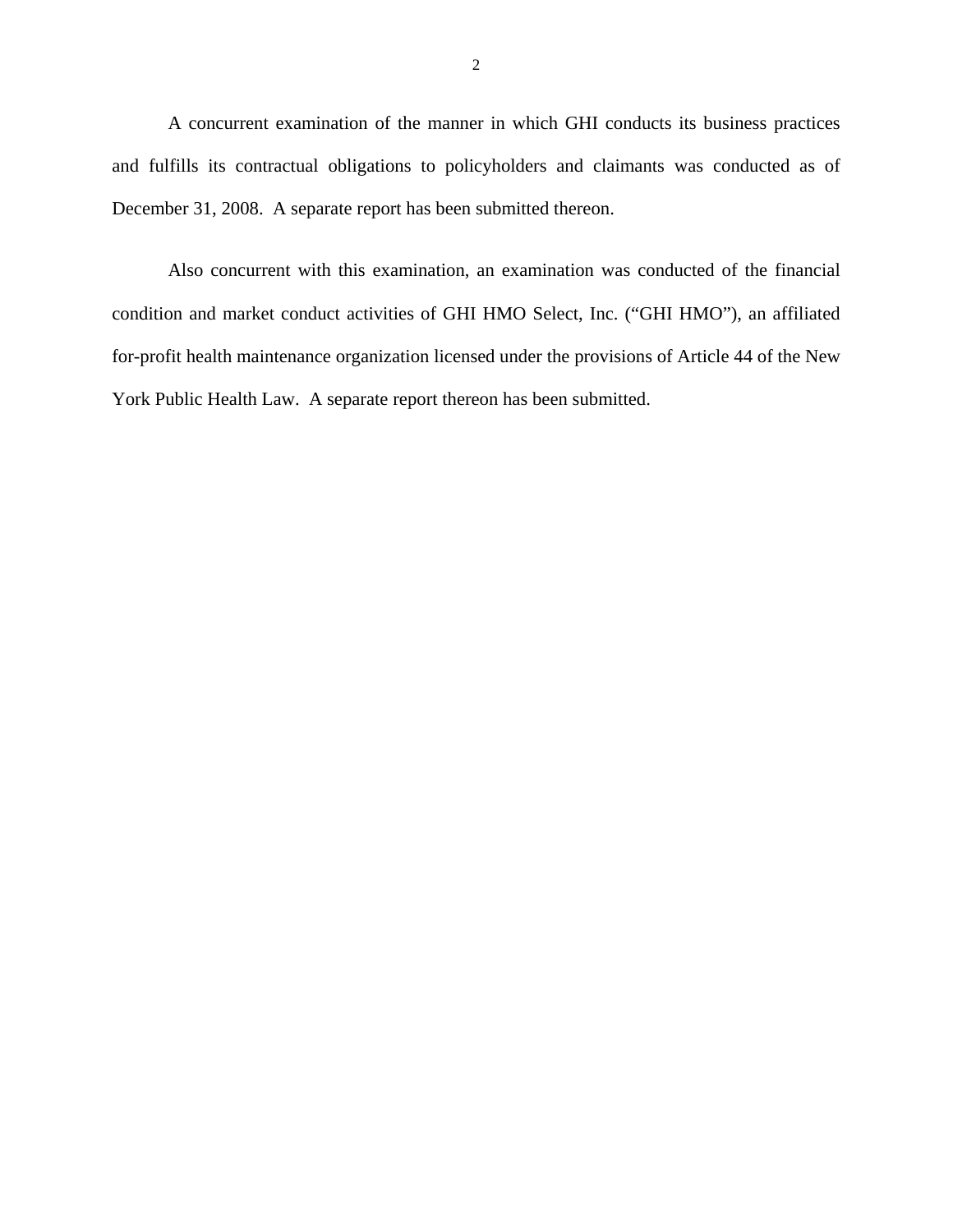### **1. SCOPE OF THE EXAMINATION**

The Plan was previously examined as of December 31, 2003. This examination of the Plan is a financial examination as defined in the National Association of Insurance Commissioners ("NAIC") *Financial Condition Examiners Handbook, 2008 Edition* (the "Handbook") and it covers the five-year period from January 1, 2004 through December 31, 2008. The examination was conducted observing the guidelines and procedures in the Handbook. Where deemed appropriate by the examiner, transactions occurring subsequent to December 31, 2008 were also reviewed.

The examination was conducted on a risk-focused basis in accordance with the provisions of the Handbook. The Handbook's guidance provides for the establishment of an examination plan based on the examiner's assessment of risk in the insurer's operations and utilizing that evaluation in formulating the nature and extent of the examination. The examiner planned and performed the examination to evaluate the current financial condition as well as identify prospective risks that may threaten the future solvency of GHI.

The examiner identified key processes, assessed the risks within those processes and evaluated the internal control systems and procedures used to mitigate those risks. The examination also included an assessment of the principles used and significant estimates made by management, evaluating the overall financial statement presentation, and determining management's compliance with Department statutes and guidelines, Statutory Accounting Principles as adopted by the Department, and annual statement instructions.

Information concerning the Plan's organizational structure, business approach and control environment were utilized to develop the examination approach. The examination evaluated the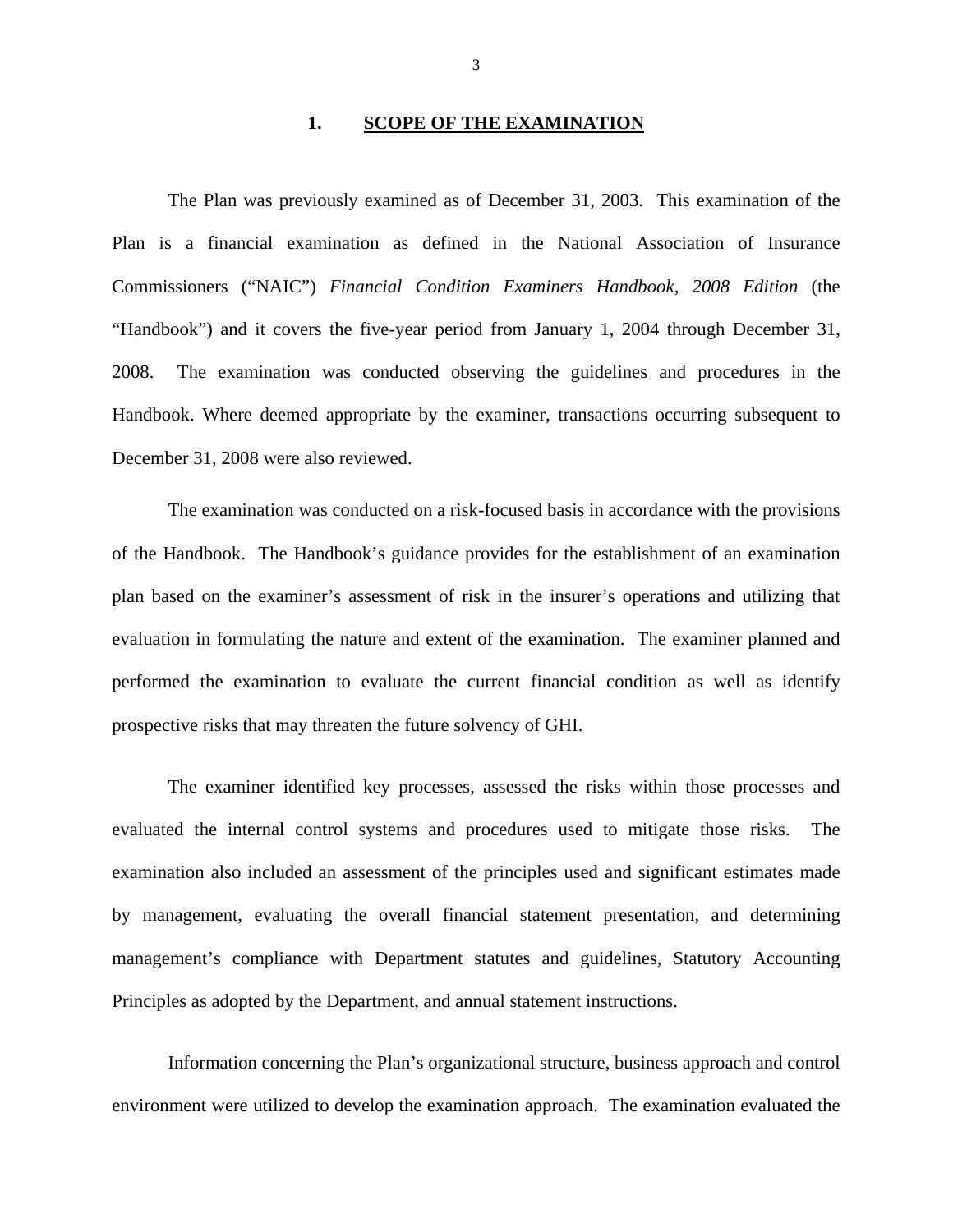Plan's risks and management activities in accordance with the NAIC's nine branded risk categories.

These categories are as follows:

- Pricing/Underwriting
- Reserving
- Operational
- Strategic
- Credit
- Market
- Liquidity
- Legal
- Reputational

The Plan was audited annually, for the years 2007 through 2008, by the accounting firm Deloitte & Touche LLP ("Deloitte"). From 2004 through 2006 the Plan was audited by the accounting firm BDO Seidman, LLP. GHI received an unqualified opinion in all five years. Certain audit workpapers of Deloitte were reviewed and relied upon in conjunction with this examination.

The Plan's corporate governance structure includes, but is not limited to three components: the Internal Audit Unit, the Regulatory Compliance Unit and the Sarbanes Oxley Unit (SOX) which has been given the task of assessing the internal control structure and (eventual) compliance with the Sarbanes-Oxley Act of 2002 ("SOX"). Where applicable, SOX workpapers and reports were reviewed and portions therein were relied upon for this examination.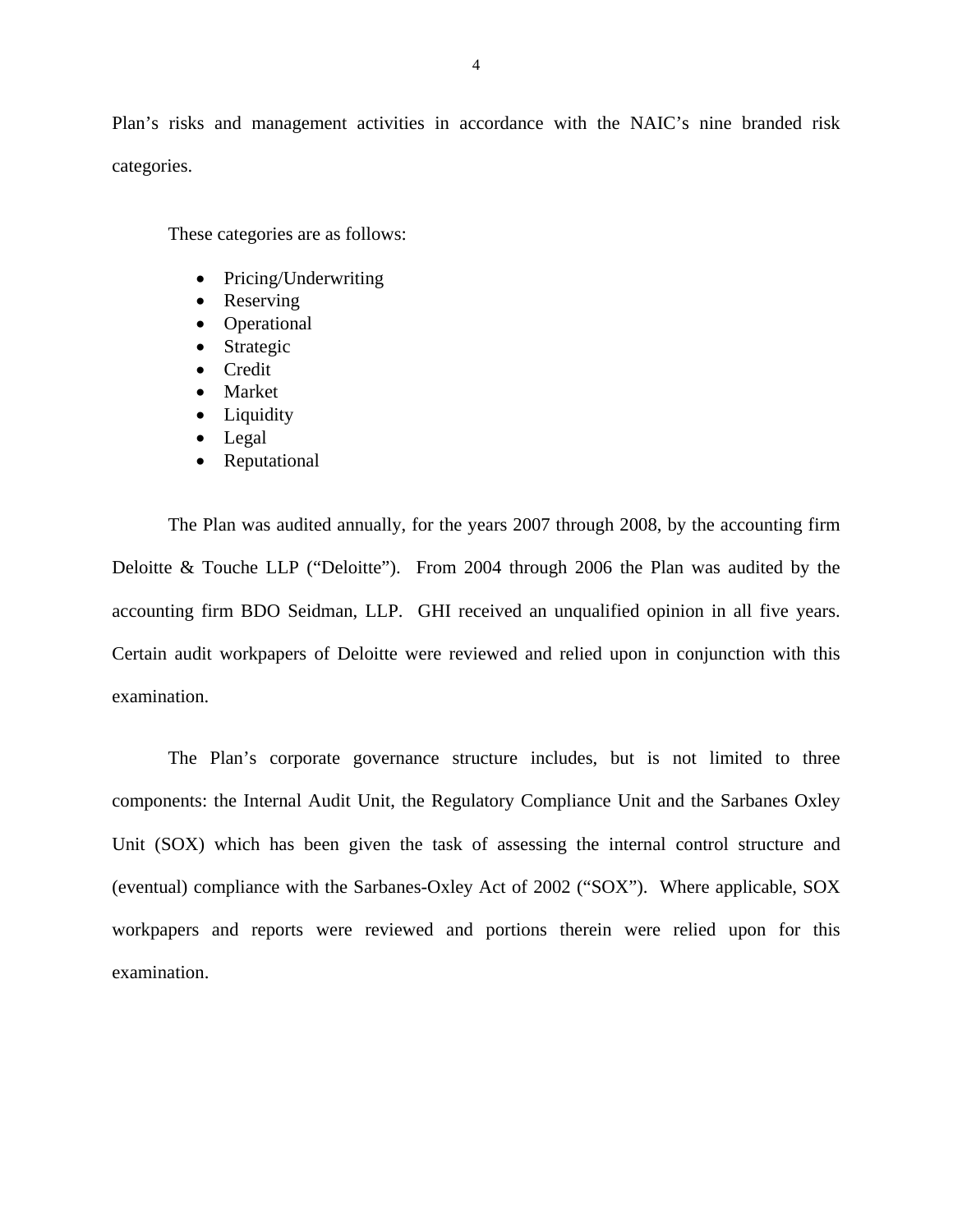<span id="page-6-0"></span>The examiner reviewed the corrective actions taken by the Plan with respect to the violations, recommendations and comments contained in the prior report on examination. The results of the examiner's review are contained in item seven of this report.

This report on examination is confined to financial statements and comments on those matters which involve departure from laws, regulations or rules, or which require explanation or description.

### **2. DESCRIPTION OF THE PLAN**

### A. History of the Plan

GHI is a non-profit health service corporation which was licensed under the provisions of Article 43 of the New York Insurance Law. The Plan was originally incorporated as the Group Health Cooperative, Inc., and began operations on December 6, 1940. It was organized as a Consumer's Cooperative stock corporation under the provisions of Article VII of the Cooperative Corporation Law, for the purpose of furnishing medical expense indemnity insurance to its subscribers. On October 1, 1946, the name Group Health Insurance, Inc. was adopted and the Plan's operations became subject to the provisions of Article IX-C (now recodified as Article 43) of the New York Insurance Law. The change followed reincorporation as a membership corporation.

Effective December 7, 1971, the Charter of Group Health Insurance, Inc. was amended pursuant to the provisions of Section 803 of the Not-for-Profit Corporation Law, changing the name to Group Health Incorporated ("GHI") and extending the powers of the corporation to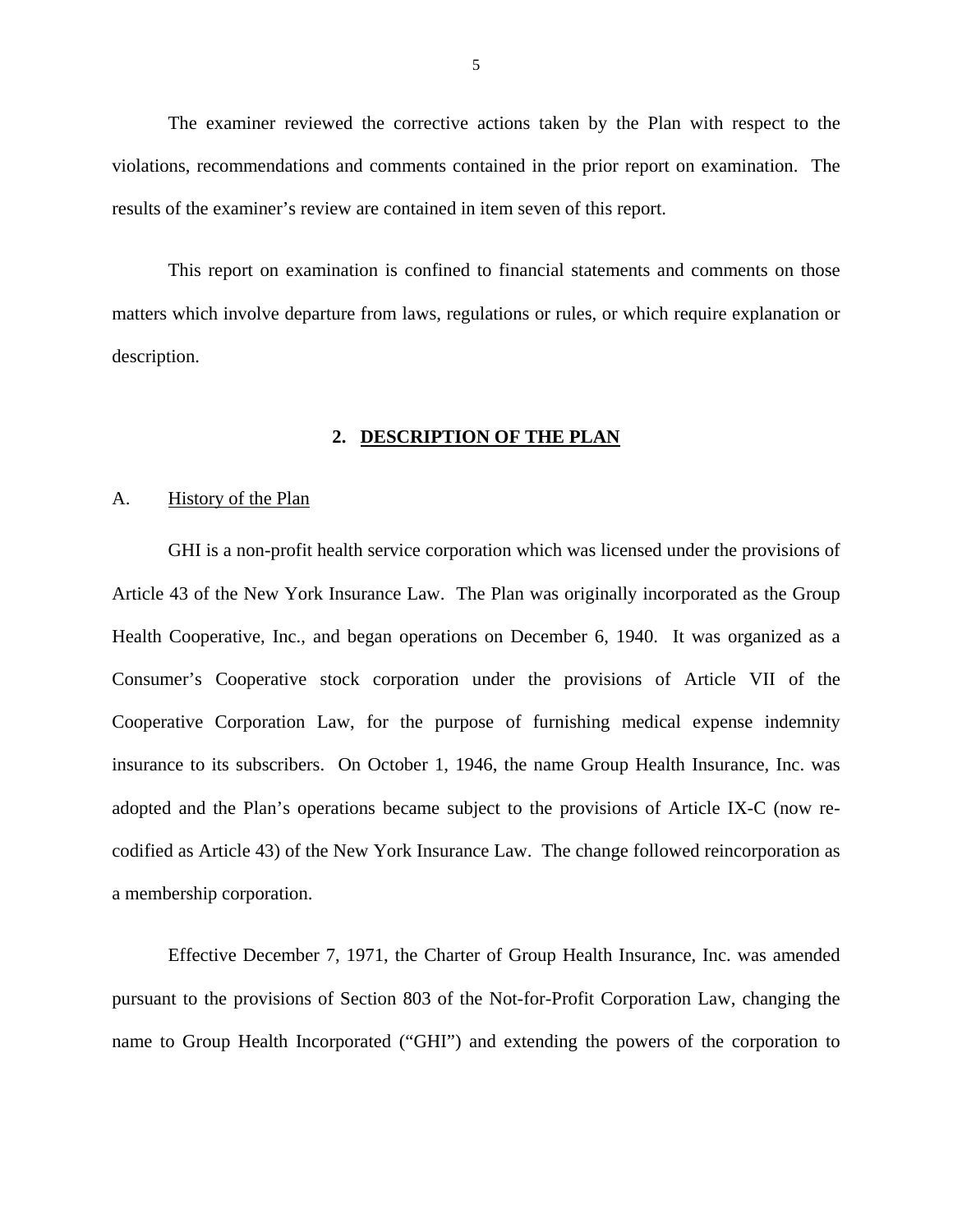include those of a health service corporation. On December 12, 1972, GHI merged with Group Health Dental Insurance, Inc., leaving GHI as the surviving corporation.

On June 1, 1999, GHI created a subsidiary, GHI HMO Select, Inc. ("GHI HMO"), a for-profit health maintenance organization licensed pursuant to Article 44 of the New York Public Health Law, concurrent with the purchase of the commercial business of WellCare of New York, a New York licensed health maintenance organization. GHI indirectly owns one hundred percent (100%) of GHI HMO, via GHI's wholly-owned subsidiary, GHI Services LLC.

GHI filed a "Restated Certificate of Incorporation" with the Department in 2006, as part of GHI's plan to pursue an affiliation with Health Insurance Plan of Greater New York ("HIP").

On November 15, 2006, GHI and HIP were united under the leadership of the HIP Foundation, Inc. ("the Foundation"), the parent corporation of HIP, after having received regulatory approval from the New York State Insurance Department, and approval from the Boards of Directors of GHI and the Foundation. The Foundation is the sole corporate member of both companies. Also, on this date, the Foundation's name was changed to EmblemHealth, Inc. ("EmblemHealth"). At the outset, the Board of Directors of EmblemHealth included an equal number of directors from the HIP and GHI Boards of Directors.

On March 31, 2007, the New York State Legislature passed legislation as part of the New York State Budget that would allow for the conversion of HIP and GHI into for-profit public companies and allow the holding company, EmblemHealth, to raise capital through the issuance of stock as a for-profit entity. If the conversion were to occur, the New York Public Asset Fund and the New York State Health Foundation, both created by the State of New York, would receive 100% of the fair market value of HIP and GHI determined at the time of Conversion, in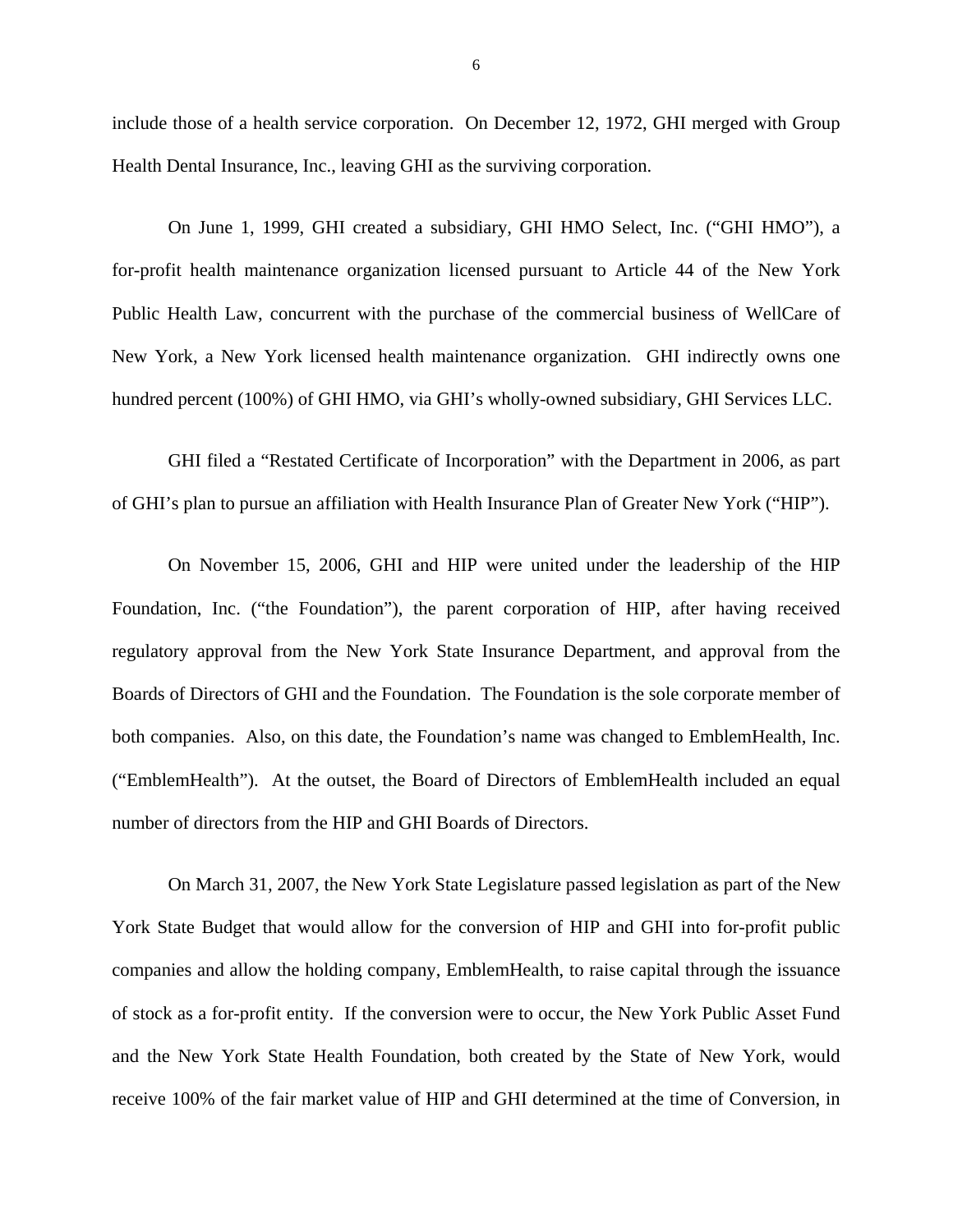<span id="page-8-0"></span>the form of voting and non-voting common stock and the cash proceeds of a public offering of a new for-profit holding company which, with its subsidiaries, would acquire or succeed to all of the assets and liabilities of HIP and GHI. To date, such conversion has not been effectuated.

### B. Corporate Governance

Corporate governance is provided by GHI's Board of Directors, subject to its by-laws and to such rules and regulations as the Board may adopt for that purpose and for the conduct of its meetings. This governance is carried out by Plan management, as well as various management committees.

In 2008, HIP and GHI began integrating their various business units under EmblemHealth. As part of the integration, all officers at GHI and HIP were made officers of both companies. In addition, all officers also became officers of EmblemHealth Services Company, LLC ("EHS"), a subsidiary jointly owned by HIP and GHI. The employees of both companies were transferred to EHS which assumed all payroll and pension liabilities of HIP and GHI. HIP and GHI guarantee all liabilities of EHS and have an equal 50% stake in the subsidiary.

As part of the risk-focused examination approach, the examiner evaluated whether the Plan's management implemented effective oversight procedures to identify key risks inherent to the Plan's operations and applied adequate internal controls to mitigate those risks. Effective oversight of inherent business risks should include an internal audit function that comprehensively identifies and assesses key areas of risk. This can be accomplished through a formal risk identification and controls assessment process.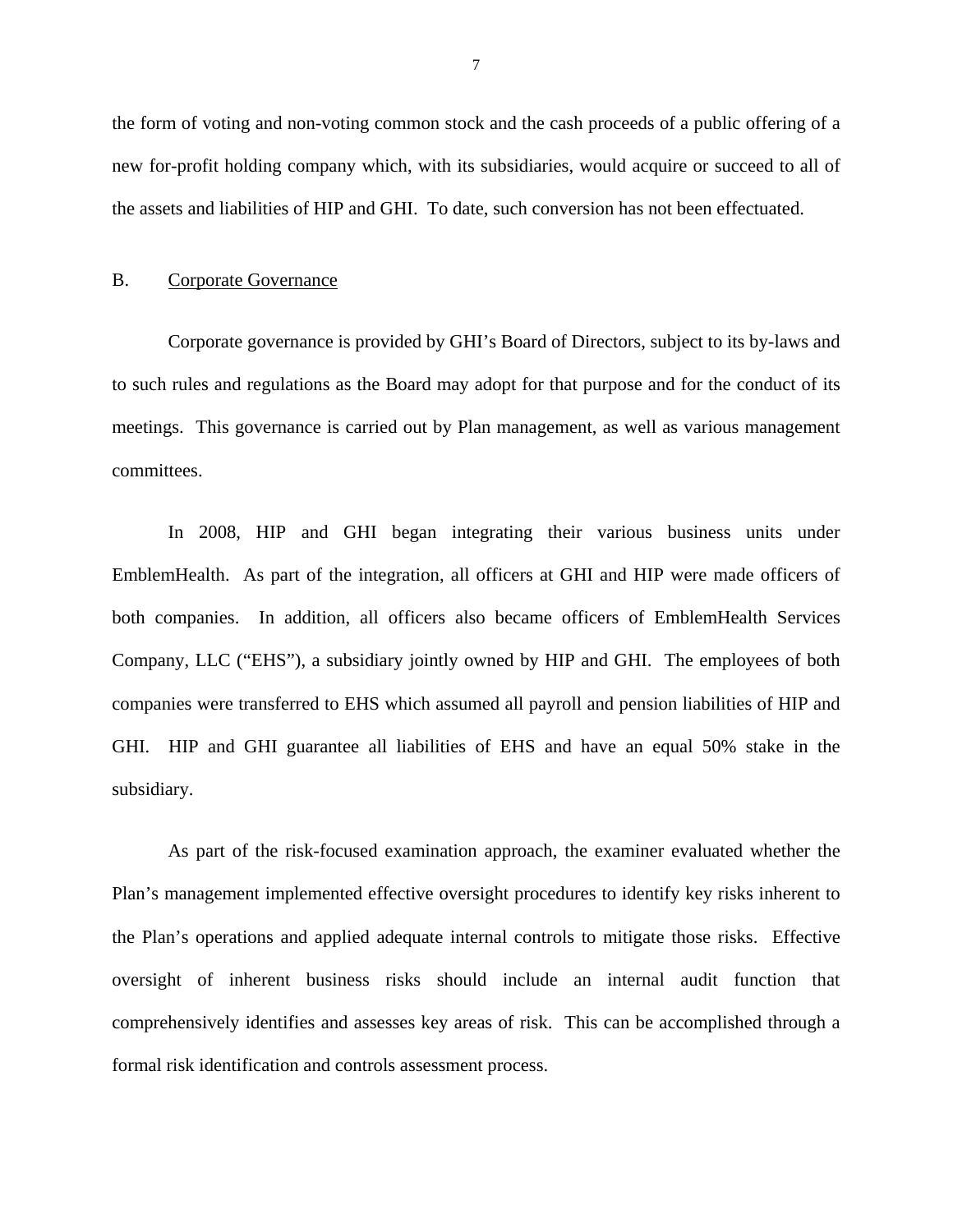management to report on the adequacy of its internal controls over financial reporting. Nonetheless, the management of EmblemHealth has taken action to move its entities toward EmblemHealth's corporate governance and controls structure includes, but is not limited to the Internal Audit, Compliance, and Sarbanes-Oxley ("SOX") Units. The Internal Audit Unit is responsible for identifying potential auditable areas within GHI, identifying significant risk areas and activities, and conducting operational, compliance and IT related audits. The Compliance Unit is responsible for developing and maintaining the Compliance Program, incorporating the rules, regulations and guidelines under applicable federal and state regulatory authorities, as well as GHI corporate policies. This Unit also provides oversight and general guidance on all matters related to corporate compliance. The SOX Unit is responsible for ensuring that financial reporting controls are reliable. As a non-public company the Plan is not required to be in compliance with the provisions of the Sarbanes-Oxley Act, which requires becoming SOX compliant, including developing a formalized SOX program that evaluates the effectiveness of the Plan's internal control structure and procedures over financial reporting.

The internal audit function should be independent of others within the organization. Key factors and best practices that indicate the internal audit function is independent of management include, among others: (1) compensation for the head of internal audit is determined and approved by the audit committee, (2) the audit committee approves resource increases/decreases to internal audit staff, and (3) the internal audit plan and budget is submitted to and approved by the audit committee.

The Plan is in compliance with the three factors listed above. The Senior Vice President ("SVP") of Corporate Compliance and Internal Audit reports to the Audit Committee and they consider the base salary and compensation package provided to this individual in executive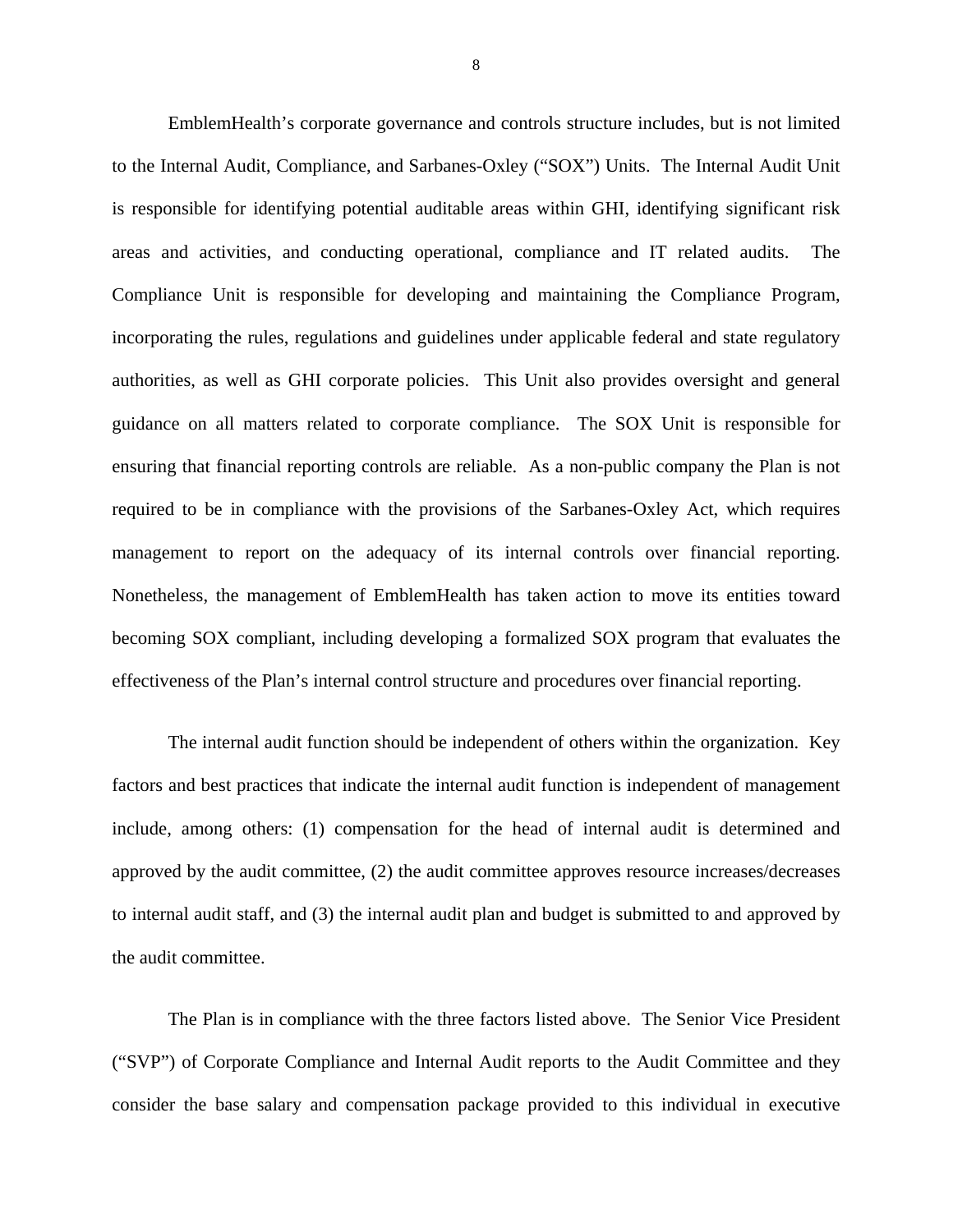session with no company employees present. The Senior Vice President of Corporate Compliance and Internal Audit is subject to Senior Management's performance metrics as reviewed by the Compensation Committee of the Board and approved by this committee, which, jointly with the Audit Committee, determines the compensation paid to the Senior Vice President of Corporate Compliance and Internal Audit. From a corporate governance perspective the responsibilities and performance should be measured by the Audit Committee to ensure independence from Senior Management.

It is recommended that the audit committee continue to review and approve the salary of the head of internal audit.

The examination review revealed that the Plan has a formalized risk management function, but no dedicated Enterprise Risk Management Officer or a unit or committee whose sole function is to conduct Enterprise Risk Management analysis.

Currently the SVP of Corporate Compliance and Internal Audit has also been given responsibility for facilitating the development of an Enterprise Risk Management function.

In 2009, the Institute of Internal Auditors ("IIA") published a position paper on the role of internal auditing in Enterprise Risk Management ("ERM"). According to the IIA, "Internal Auditing's core role with regard to ERM is to provide objective assurance to the Board on the effectiveness of risk management. Internal audit may extend its involvement in ERM, provided certain conditions apply. The conditions are:

- It should be clear that management remains responsible for risk management.
- The nature of the internal auditor's responsibilities should be documented in the internal audit charter and approved by the audit committee.

9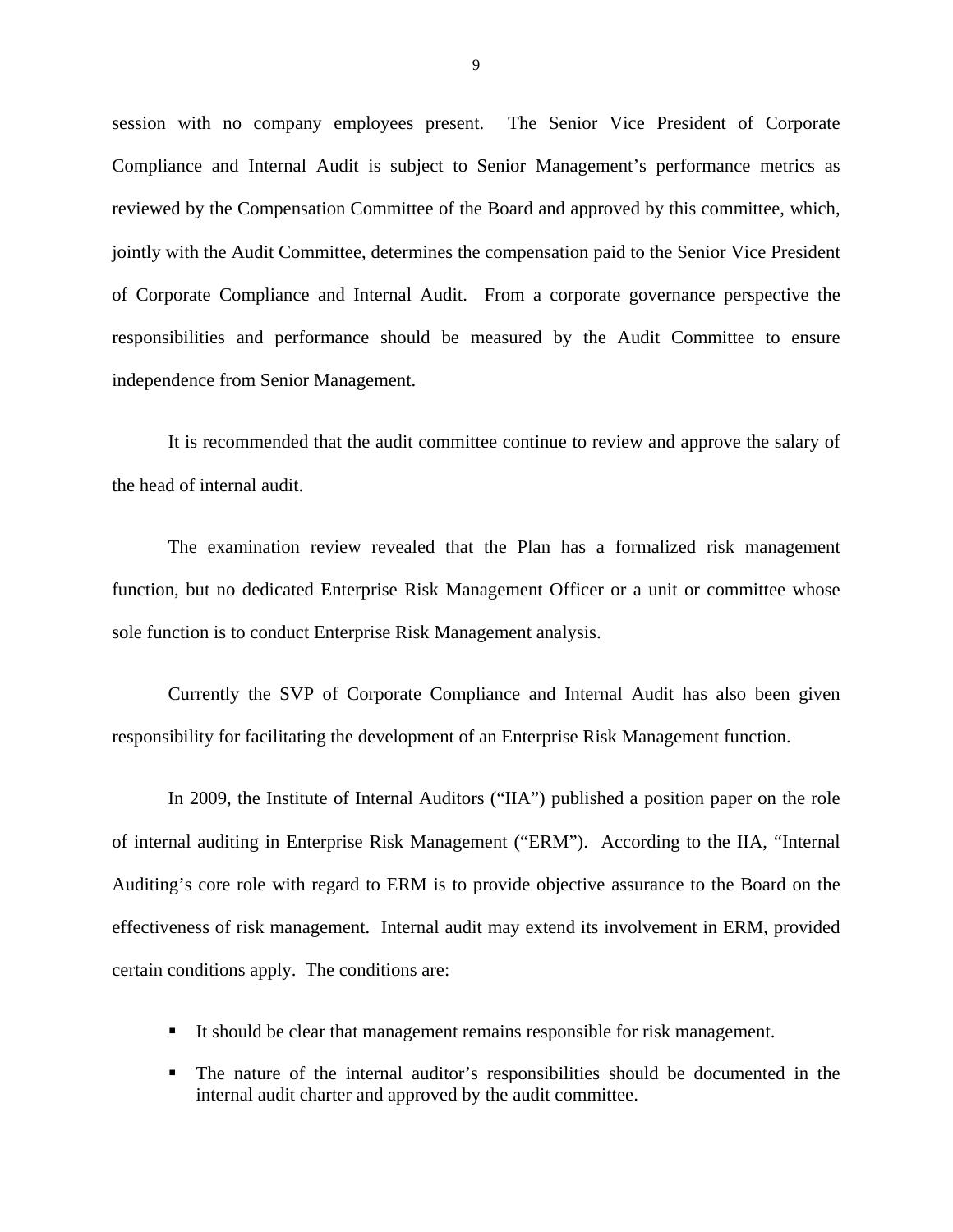- <span id="page-11-0"></span>Internal auditing should not manage any of the risks on behalf of management.
- Internal auditing should provide advice, challenge and support to management's decision making, as opposed to making risk management decisions themselves.
- Internal auditing cannot give objective assurance on any part of the ERM framework for which it is responsible. Such assurance should be provided by other suitably qualified parties.
- Any work beyond the assurance activities should be recognized as a consulting engagement and the implementation standards related to such engagements should be followed.

Since EmblemHealth has initiated the process to become a for-profit, publicly held company, it is recommended that a formalized risk management function be established to oversee and address key enterprise risks, risk measurement approaches, remediation plans and their implementation consistent with such applicable standards.

It is further recommended that such function be established in a manner that clearly sets forth roles and responsibilities in accordance with industry frameworks and standards.

During the examination review it was revealed that the Plan has a separate investment committee of the board, that relies on the advice and recommendation of its consultant expert in the field of investments and further relies on its external auditors Deloitte and Touche to review the results.

### C. Board of Directors

In accordance with its by-laws, GHI is to be managed by a Board of Directors consisting of not less than thirteen or more than twenty-one Directors. Additional stipulations of the bylaws is that not more than one-fifth of the Directors shall be persons licensed to practice medicine or who are trustees, directors or employees of a corporation for hospital purposes and that not more than one-eighth of the directors shall be persons who are employees who serve as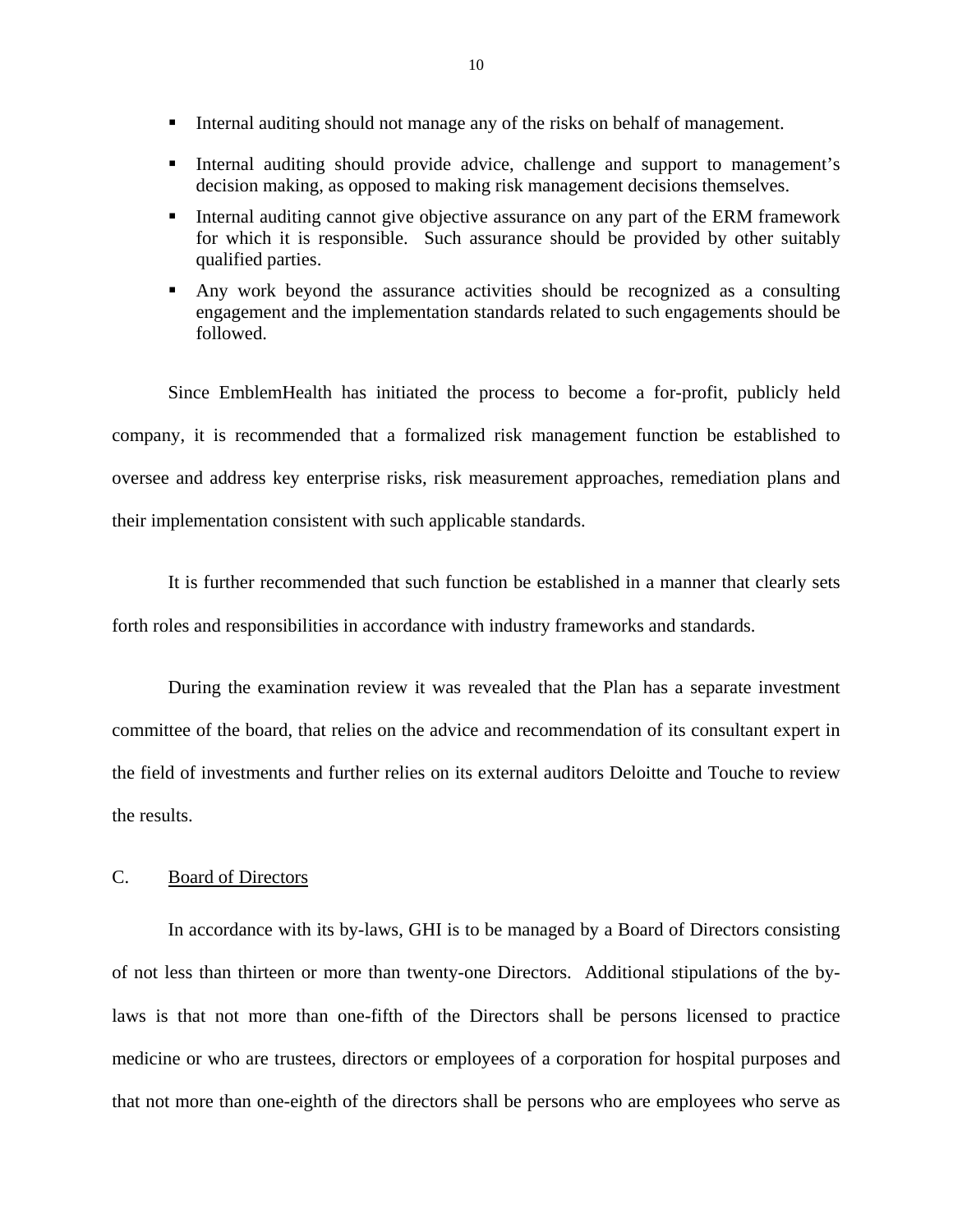officers of the Plan. The following listing, separated by the classifications set forth in Section 4301(k) of the New York Insurance Law, represents GHI's thirteen Board members and their principal business affiliations as of December 31, 2008.

| Name and Residence                      | <b>Principal Business Affiliation</b>                              |
|-----------------------------------------|--------------------------------------------------------------------|
|                                         | <b>Subscriber Directors</b>                                        |
| Harry Nespoli<br><b>Stony Point, NY</b> | President,<br>Uniform Sanitationmen's Association-Local<br>831-IBT |
| Arthur B. Pepper                        | Executive Director,                                                |
| Baldwin, NY                             | United Federation of Teachers Welfare Fund                         |
| Jay E. Russ                             | Principal Attorney,                                                |
| Lloyd Harbor, NY                        | Russ & Russ, P.C.                                                  |
| Dennis Sullivan                         | Director,                                                          |
| Yonkers, NY                             | AFSCME District Council 37, AFL-CIO                                |
| <b>Roger Toussaint</b>                  | President.                                                         |
| Brooklyn, NY                            | <b>Transit Workers Union Local 100</b>                             |
|                                         | Officers-Directors                                                 |
| Frank J. Branchini                      | President and Chief Executive Officer,                             |
| New York, NY                            | Group Health Incorporated                                          |
|                                         | <b>Public Interest Directors</b>                                   |
| <b>Howard Berliner</b>                  | Professor of Health Policy,                                        |
| Brooklyn, NY                            | New School University                                              |
| James F. Gill                           | Chairman of the Board,                                             |
| Rockville Centre, NY                    | Group Health Incorporated                                          |
| Rosa M. Gil, DSW                        | University Dean and Director of Health Science,                    |
| New York, NY                            | City University of New York                                        |
| Susan M. Mathews, PhD                   | Business Owner,                                                    |
| Niskayuna, NY                           | <b>StoreSmart</b>                                                  |
| Daniel D. Rubino, Esq.                  | Attorney,                                                          |
| New York, NY                            | Partner, Willkie Farr & Gallagher                                  |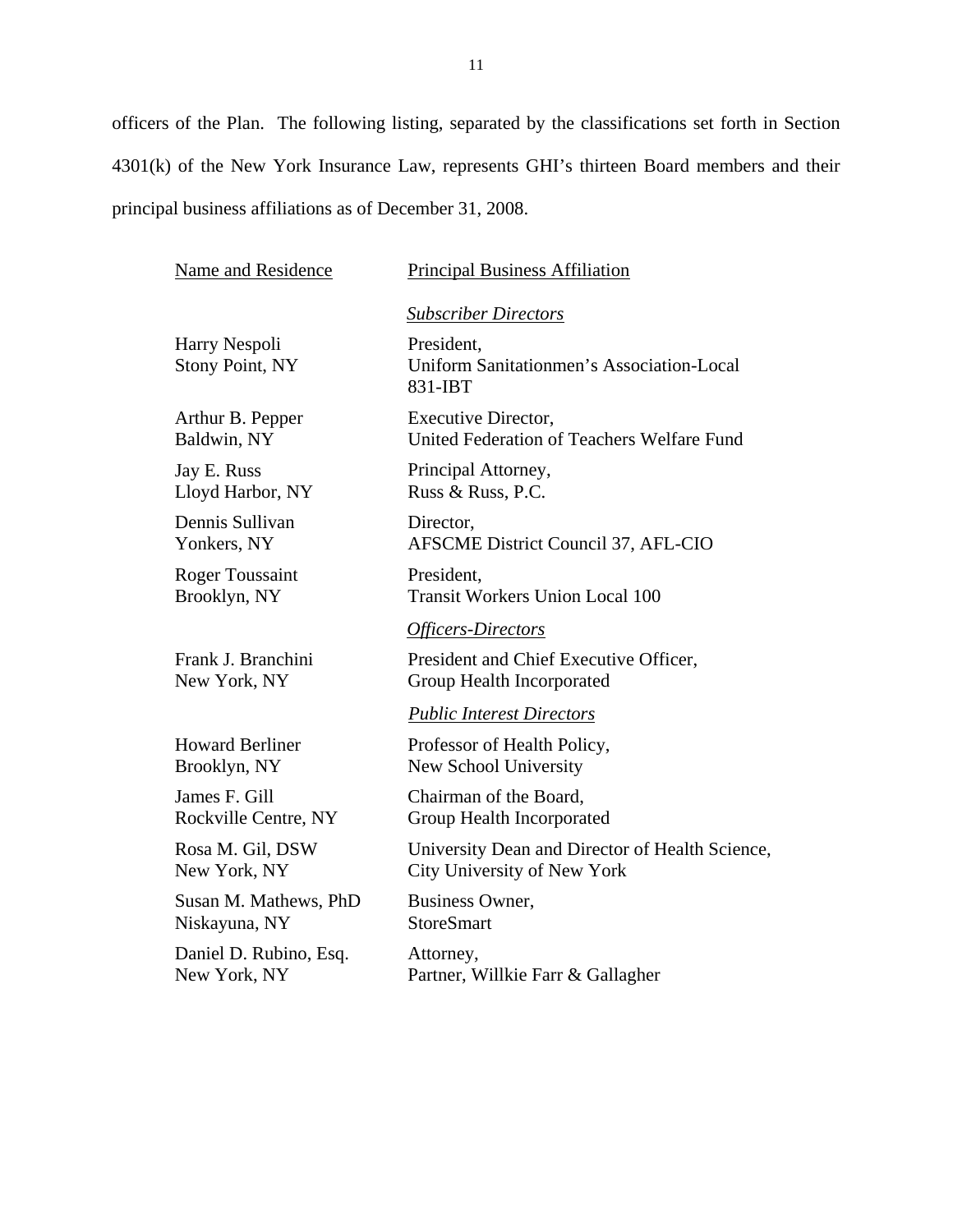| Name and Residence      | <b>Principal Business Affiliation</b> |  |  |  |
|-------------------------|---------------------------------------|--|--|--|
|                         | <b>Provider Interest Directors</b>    |  |  |  |
| Jerome S. Breslaw, M.D. | Physician,                            |  |  |  |
| New York, NY            | <b>Private Practice</b>               |  |  |  |
| Bernard Schayes, M.D.   | Associate Medical Director,           |  |  |  |
| Roslyn, NY              | Lenox Hill Department of Medicine     |  |  |  |

Subsequent to the examination date, the following changes were made to GHI's Board of Directors. Aran Ron, M.D. replaced Roger Toussaint as a Subscriber Director and Paul Gibson was added as a Public Interest Director in March 2010.

A review of the minutes of the attendance records of the Plan's Board of Directors' meetings held during the examination period found that the following Directors failed to attend at least one-half of the meetings they were eligible to attend. It was also noted that in 2008 Harry Nespoli attended only 2 out of 5 meetings.

| Director's Name | No. of Meetings | No. of Meetings    | Attendance |
|-----------------|-----------------|--------------------|------------|
|                 | Attended        | Eligible to Attend | Percentage |
| Roger Toussaint | 10              | 24                 | 42%        |
| Daniel Donahue  |                 | 18                 | 11%        |

Attendance at Board and committee meetings is critical to allow board members to exercise their duties in a management oversight function. Members of the Board and its committees have a fiduciary responsibility and must evince an ongoing interest in the affairs of the Plan. It is essential that Board and committee members attend meetings consistently and set forth their views on relevant matters so that appropriate policy decisions may be reached. Members who fail to attend at least one-half of the regular meetings do not fulfill such criteria.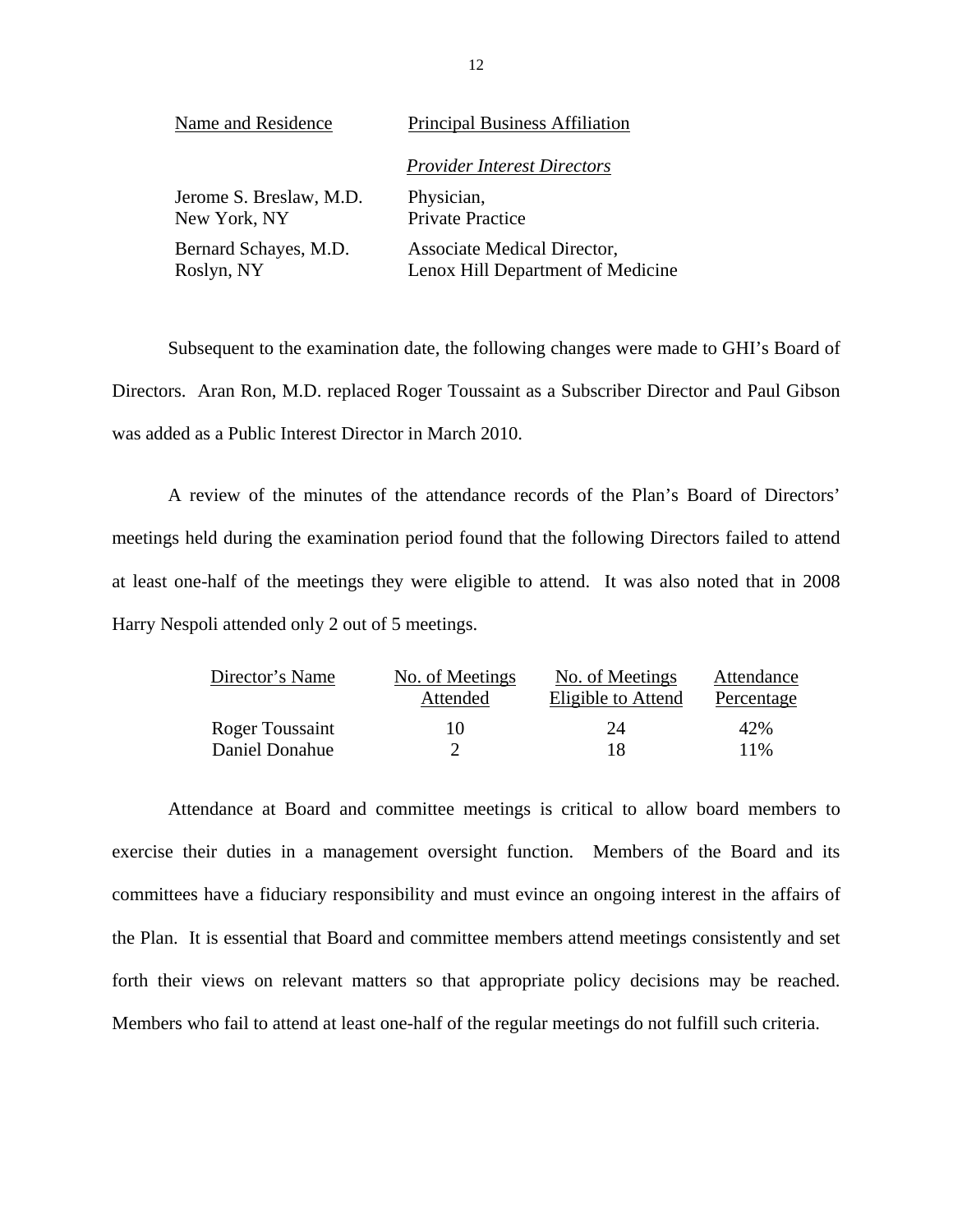<span id="page-14-0"></span>Due to his inability to attend meetings regularly, subsequent to the examination period, Roger Toussaint was replaced on the Board at the May 2009 Board meeting, and Harry Nespoli started attending meetings on a regular basis since the beginning of 2009. Daniel Donahue had previously been replaced during the May 2008 Board meeting due to his poor attendance record.

It is recommended that GHI continue to take corrective action and evaluate whether board and committee members who are unable or unwilling to attend meetings consistently should resign or be replaced. Furthermore, in selecting prospective members, a key criterion should be their willingness and commitment to attend meetings and participate in the board's oversight of the Plan operations.

It should be noted that a similar finding was made during the previous examination.

### D. Committees of the Board of Directors

Standing committees of the Board of Directors include the Executive, Nominating, Audit and Compliance, Organization and Remuneration, Quality Assurance, and Investment committees. In addition to the requirements set forth in the By-laws of the Board of Directors, each of the committees is also subject to its own charter. Individuals serving on each committee at December 31, 2008, were as follows:

Frank Branchini, Chairperson Howard Berliner Howard Berliner Jerome Breslaw, M.D. Frank Branchini James F. Gill James F. Gill Susan Mathews Susan Mathews Arthur Pepper Harry Nespoli Dennis Sullivan Arthur Pepper

### Executive Committee **Committee** Quality Assurance Committee

 Bernard Schayes, M.D. Dennis Sullivan Jerome Breslaw, M.D., Chairperson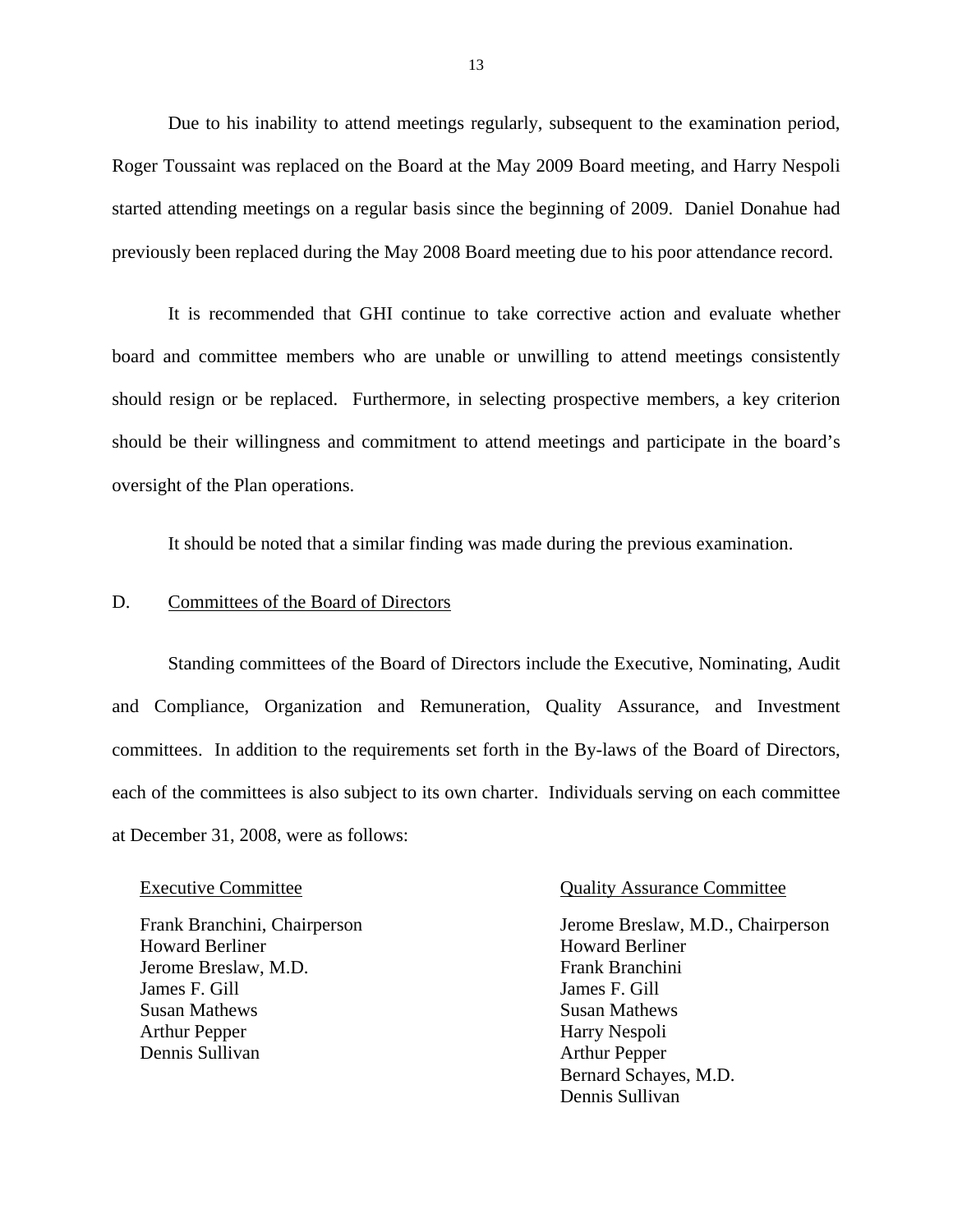Frank Branchini, Chairperson Jerome Breslaw, M.D. Rosa Gil James F. Gill Arthur Pepper

### Organization and Remuneration Committee **Investment Committee**

James F. Gill, Chairperson Howard Berliner Dennis Sullivan

### Nominating Committee Audit and Compliance Committee

James F. Gill, Chairperson Susan Mathews Daniel D. Rubio Jay E. Rus Dennis Sullivan

 James F. Gill Harry Nespoli Arthur Pepper, Chairperson Howard Berliner Frank Branchini

The control environment at GHI is influenced significantly by the Plan's Board of Directors and Audit Committee. Factors conducive to an effective control environment include independence from management, experience and stature of members, extent of involvement and scrutiny of activities, and appropriateness of its actions. The degree to which difficult questions are raised and pursued with management regarding GHI's plans and performance is also an important factor. Also, the interaction of the Board of Directors or Audit Committee with the internal and external auditors affects the control environment.

The Board of Directors met five times in 2008 and at least four times each year since 2004. The Audit Committee met four times in 2008 and generally met at least twice a year from 2004 to 2007. At the Audit Committee meetings, presentations are made by the external financial auditors, Deloitte and Touche, as well as GHI's internal financial analysts, internal audit and compliance personnel, and the special investigations unit on fraud.

14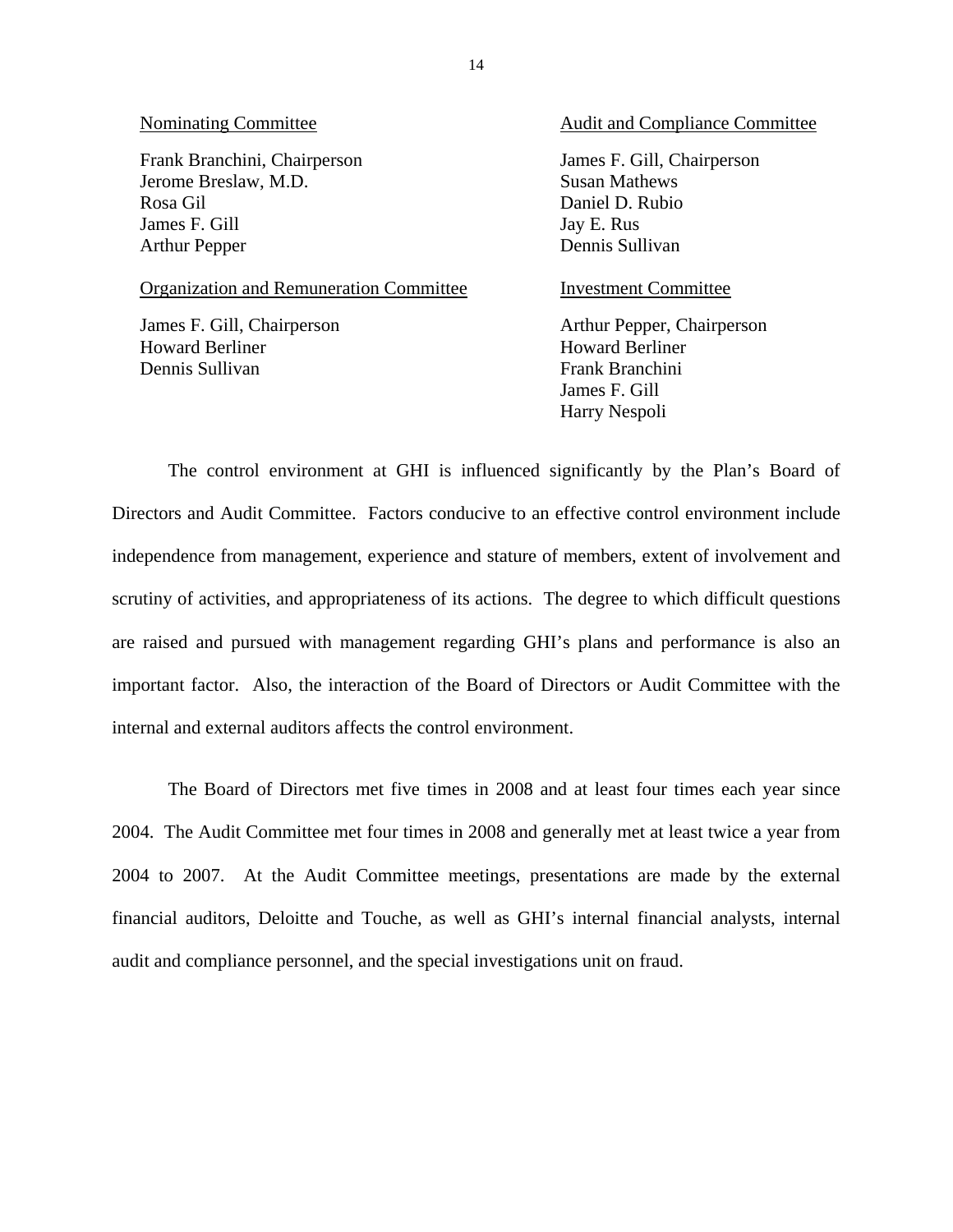### E. Executive Officers

Officers of the Plan are elected by the Board of Directors at its annual meeting for a term of one year and serve at the discretion of the Board. The principal officers of the Plan at December 31, 2008, were as follows:

Name Title

| <b>President and Chief Executive Officer</b>      |
|---------------------------------------------------|
| EVP, Chief Financial Officer & General Counsel    |
| EVP, Chief Information Officer                    |
| EVP, Healthcare Operations                        |
| <b>SVP, Government Relations</b>                  |
| SVP, Deputy General Counsel                       |
| SVP, Operations                                   |
| SVP, Melville Operations                          |
| SVP, Chief Medical Officer                        |
| SVP, Deputy General Counsel & Corporate Secretary |
| SVP, Finance                                      |
| SVP, Compliance & Internal Audit                  |
| SVP, Underwriting-Actuarial & Chief Actuary       |
| SVP, InfoTech & Chief Technology Officer          |
|                                                   |

### F. Conflicts of Interest

Due to HIP's and GHI's affiliation under EmblemHealth Inc., GHI's own Conflict of Interest policy was superseded by EmblemHealth's as of August 23, 2007. EmblemHealth's policy requires that certain employees, based upon functionality, as determined by the Senior Vice President of Compliance, Internal Audit and Internal Control, fully disclose any personal interests, activities or relationships that constitute a conflict of interest or the appearance of a conflict of interest. Disclosures are made upon acceptance of employment and annually thereafter. Any reportable situations that occur or commence after the annual process should be reported to the Senior Vice President of Compliance, Internal Audit and Internal Controls or the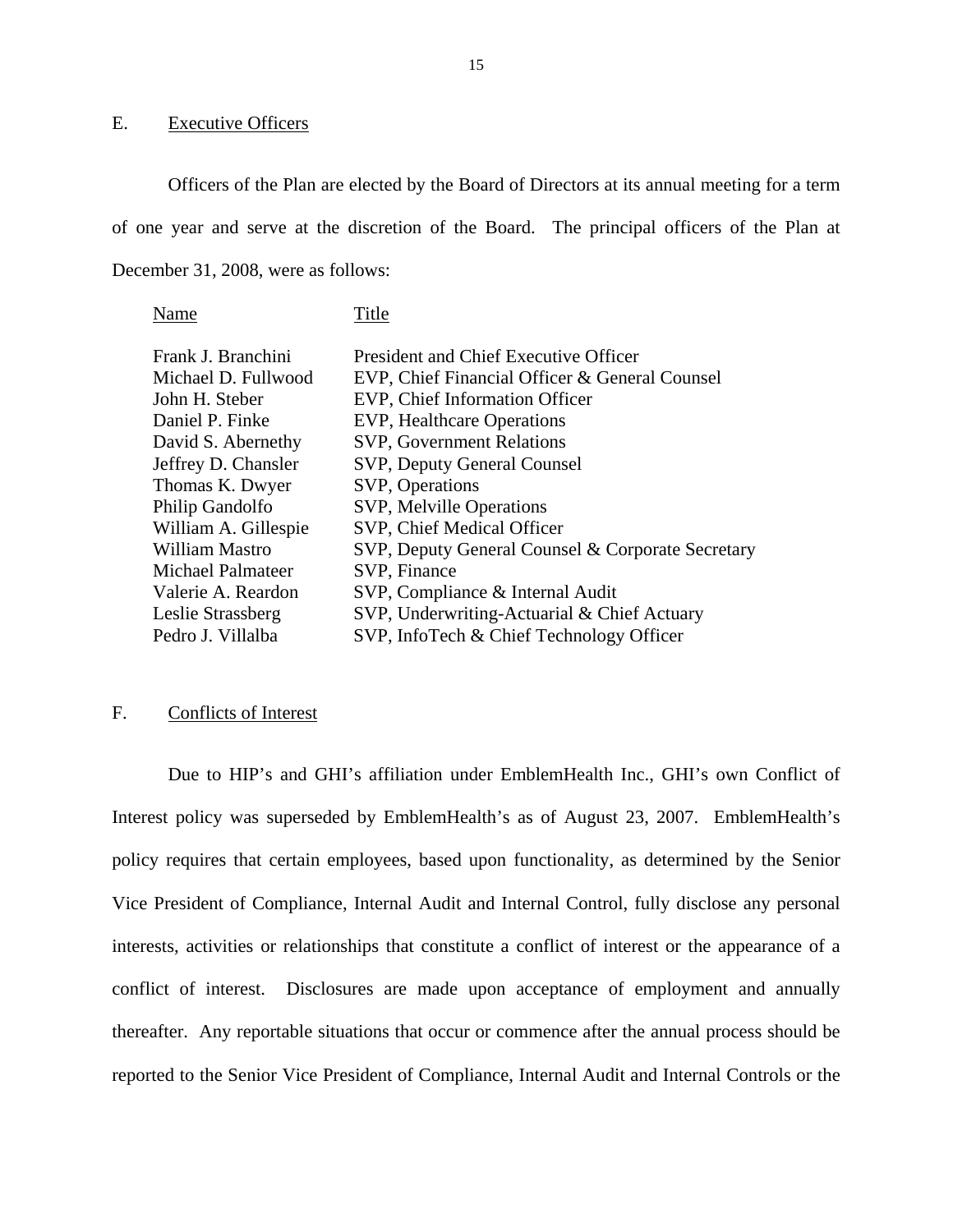<span id="page-17-0"></span>Executive Vice President, Chief Financial Officer and General Counsel within 30 days of occurrence or commencement.

According to the policy, if an employee has any doubt about whether a given situation presents a Conflict of Interest, it is the responsibility of that employee to promptly and fully disclose the situation for review to the Senior Vice President of Compliance, Internal Audit and Internal Controls or the Executive Vice President, Chief Financial Officer or General Counsel. If a situation is deemed to be not in conflict with the Plan's policy, written approval will be provided by the Executive Vice President, Chief Financial Officer or General Counsel. The policy provides that the Plan may request disclosure by any employee, at any time.

### G. Holding Company System

An organizational chart depicting the relationship between the Plan and significant entities in its holding company system as of December 31, 2008, is shown on the following page.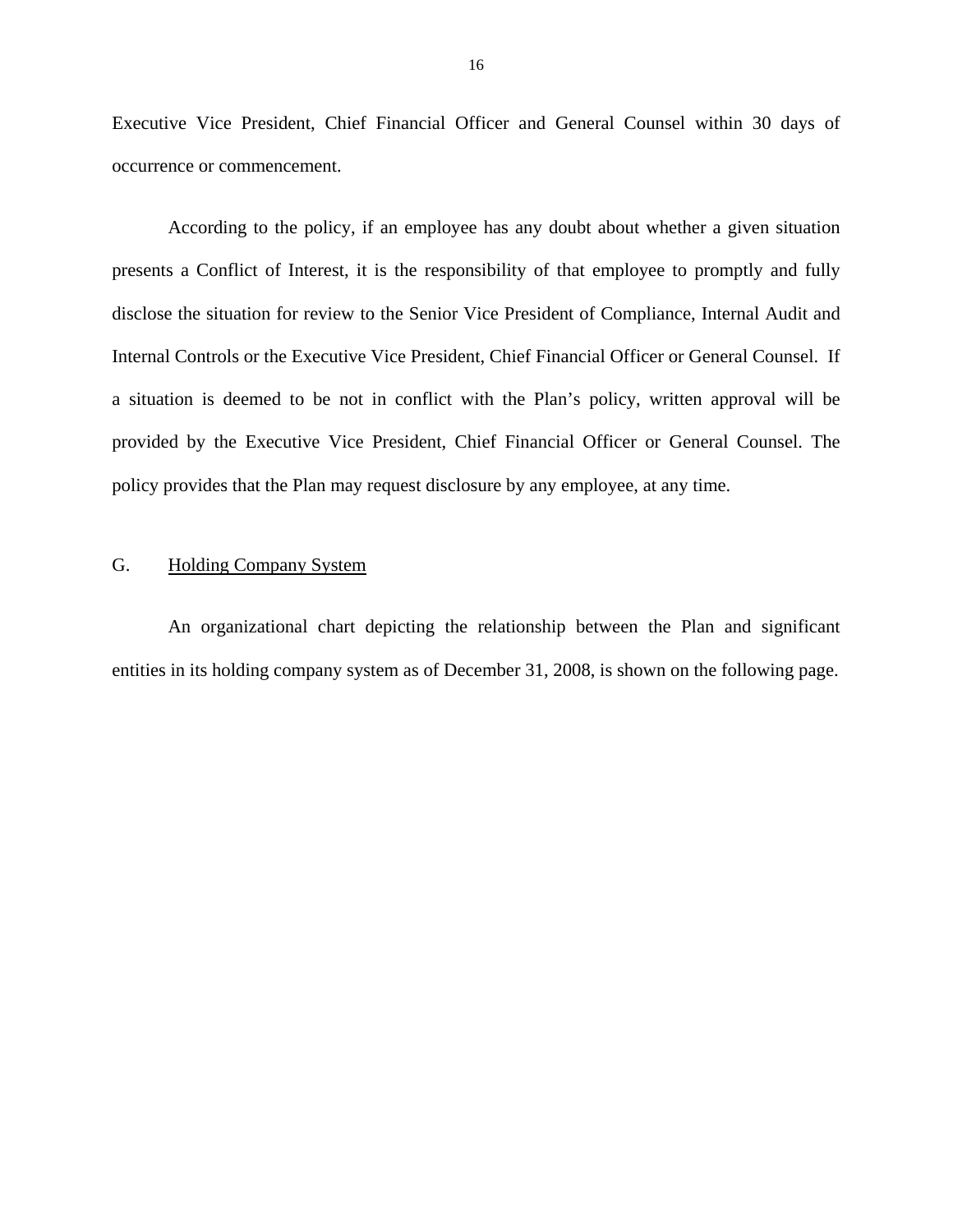### **EmblemHealth Inc. and Subsidiaries - Organizational Chart**

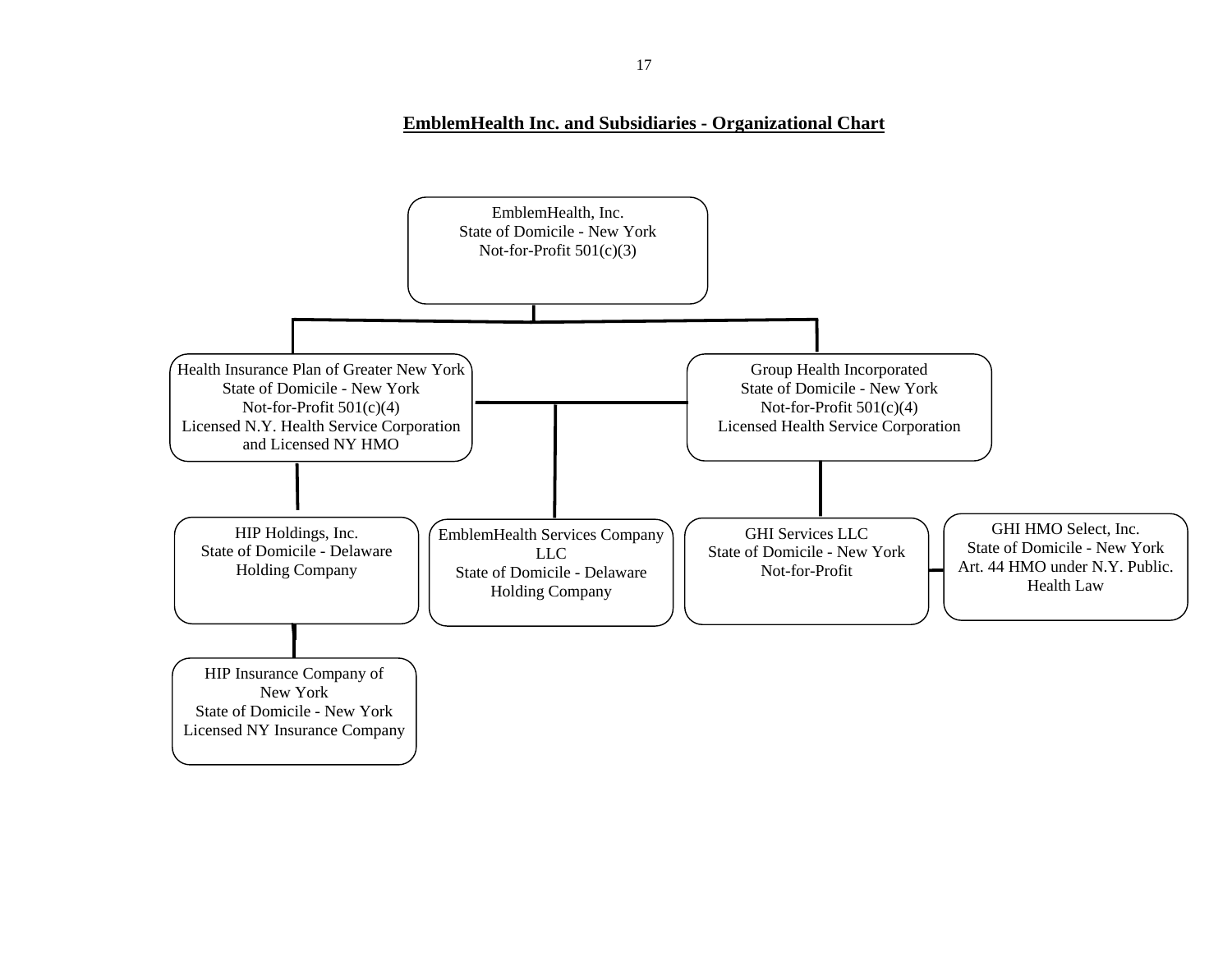<span id="page-19-0"></span>On November 15, 2006, EmblemHealth became the sole member and parent corporation of GHI and HIP. EmblemHealth, Inc. is a New York not-for-profit charitable organization established to implement, expand and coordinate community outreach, medical research and other community-based activities that support the well-being of the diverse population of the New York metropolitan area.

On March 6, 2007, EmblemHealth Services Company, LLC ("EHS") was formed in a joint venture of GHI and HIP in order to integrate operations of these two entities. On January 1, 2008, assets such as vendor agreements and employees were transferred to EHS. The Plan, HIP and other New York health benefit plan providers controlled by EmblemHealth receive management and other services from EHS. Also, on that date, the Plan and HIP entered into a written guaranty assuming jointly and severally the employee related compensation liabilities of EHS.

Effective December 31, 2009, PerfectHealth Insurance Company ("PerfectHealth"), a subsidiary of HIP and an Article 42 for-profit health insurer, was merged into GHI. GHI purchased PerfectHealth from HIP through issuance of a surplus note to HIP Holdings. All former PerfectHealth group plans were discontinued by GHI on May 1, 2010.

### H. Inter-company Agreements

GHI had the following inter-company agreements, which were submitted to and approved by the Department, with affiliates included in the holding company chart:

 Management Services Agreements between GHI and HIP wherein HIP allows GHI to use HIP's personnel, facilities, equipment, personnel property and other resources to administer GHI's Medicare Advantage and Medicare Part D programs. GHI reimburses HIP at cost for all services provided.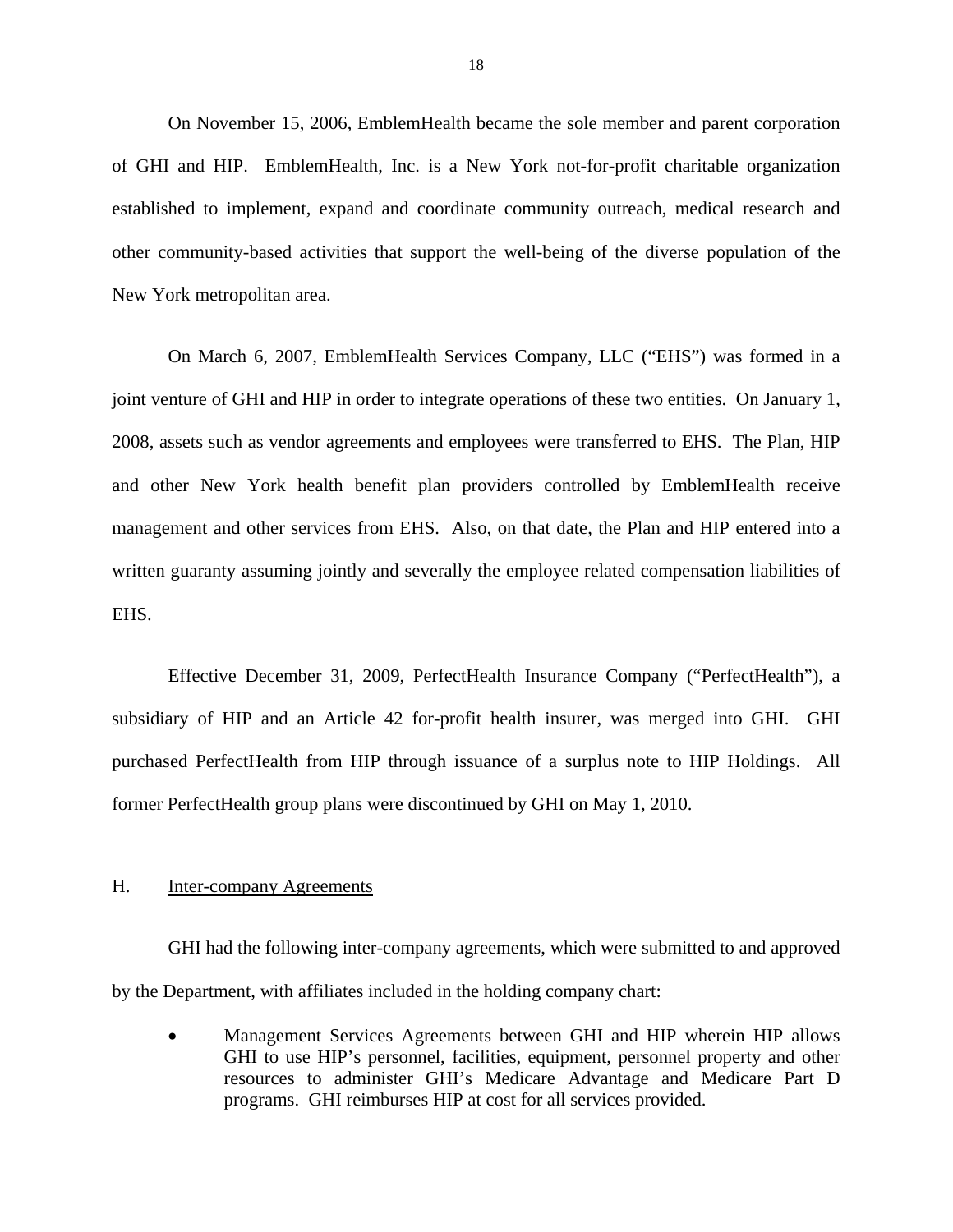- <span id="page-20-0"></span> A Management Services Agreement with its subsidiary GHI HMO Select, Inc., under which GHI provides GHI HMO with underwriting and actuarial, legal, auditing, fraud prevention and other administrative and financial services. GHI HMO pays GHI a management fee equal to the costs incurred by GHI in providing the required services.
- Tax Allocation Agreement between GHI, GHI Services, LLC and GHI HMO Select, Inc., wherein GHI agrees to compute and pay the consolidated income tax due from the group. GHI subsidiaries reimburse GHI for any liability or GHI will forward any refund to the subsidiaries.

### I. Fidelity Bonds and Other Corporate Insurance

To mitigate the risk of financial loss, the Plan is included as a named insured on a financial institution bond that covers EmblemHealth, Inc., and its subsidiaries, in an amount in excess of the NAIC's suggested minimum amount of fidelity insurance for companies of comparable size. Similarly, the Plan is insured under other policies that protect EmblemHealth, Inc., and its subsidiaries against property and liability insurable losses.

### J. Territory and Plan of Operations

vision and prescription drug plans. Services are provided to more than 2.1 million individuals. With over two million members, GHI is the largest not-for-profit health insurance company in New York State, offering a full range of medical, hospital, dental, mental health, The Plan's total network of independent physicians and other providers, including the networks of its subsidiaries, comprises over 98,000 physicians and other providers in New York State.

Upon completion of its affiliation with HIP, GHI serves a combined 4 million members. Under the EmblemHealth organization, it ranks as the largest health plan in New York State. The Plan's revenues consist primarily of premiums earned for health insurance relating to services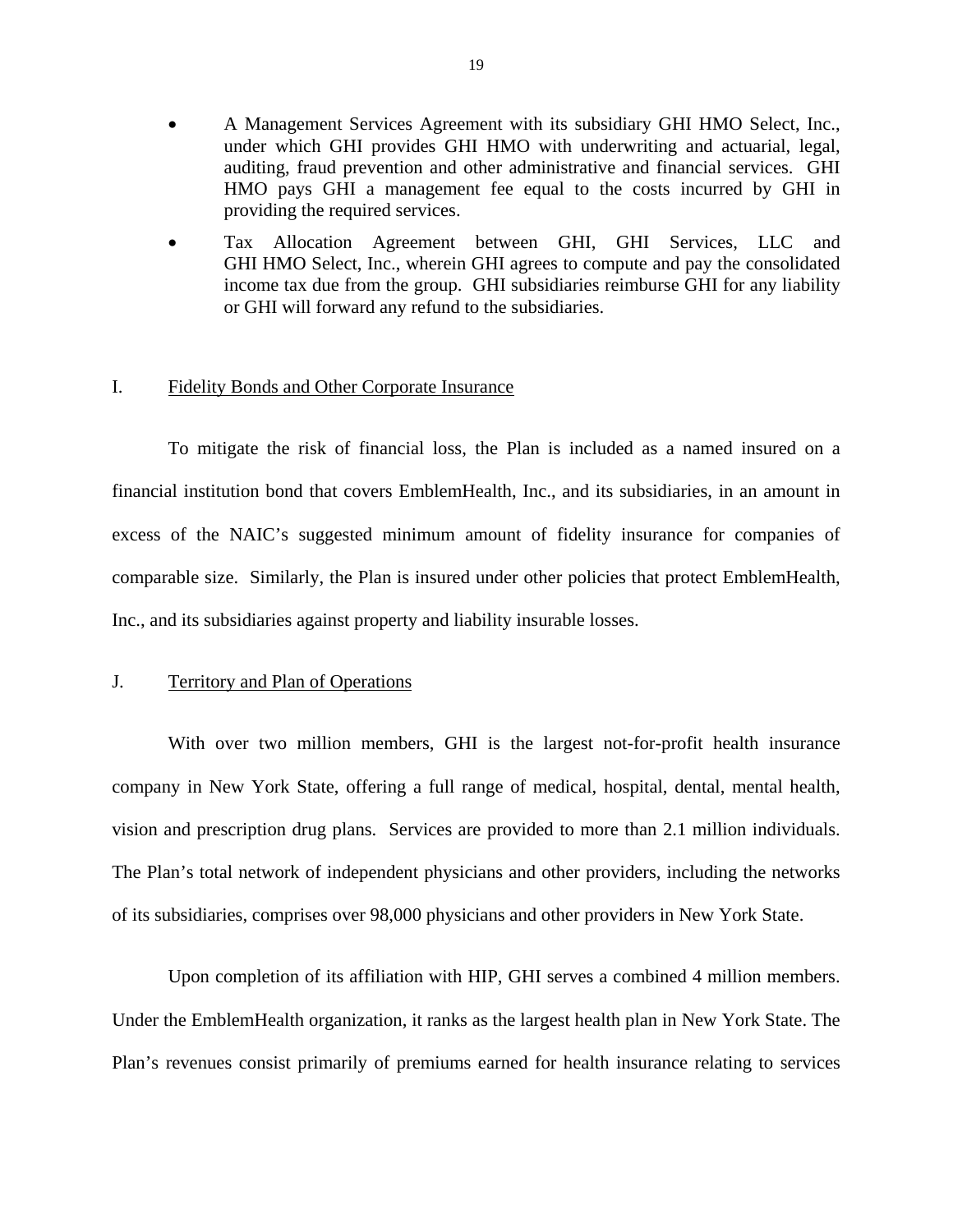<span id="page-21-0"></span>provided to its members by physicians under contract with the Plan. All premiums are written in New York State.

Beginning January 1, 2006, the Plan began serving as a plan sponsor offering Medicare Part D prescription drug insurance coverage ("Part D") under a contract with the Centers for Medicare & Medicaid Services ("CMS").

As of December 31, 2008, the Plan's primary internal business divisions were focused on the following segments: Commercial large and small employer group business, Medicare programs, Dental, Federal Employee Health Benefit Plan, and Administrative Services Only.

During the examination period, GHI maintained two corporate offices in New York. GHI's corporate headquarters was located at 441 Ninth Avenue, and it also maintained offices at 55 Water Street.

### K. Information Technology

Information Technology ("IT") at GHI is used for the delivery of services and products, and to provide support for all management processes. Accordingly, a review of GHI's computer systems and related operations was performed. The examiner evaluated GHI's response to the Department's information technology questionnaire (NAIC Handbook - Exhibit C), the information system internal control testing performed by GHI's Sarbanes-Oxley ("SOX") function and its independent auditors, Deloitte and Touche. As a result of the procedures performed, the examination team obtained reasonable assurance that information technology ("IT") general controls and general application controls were functioning as management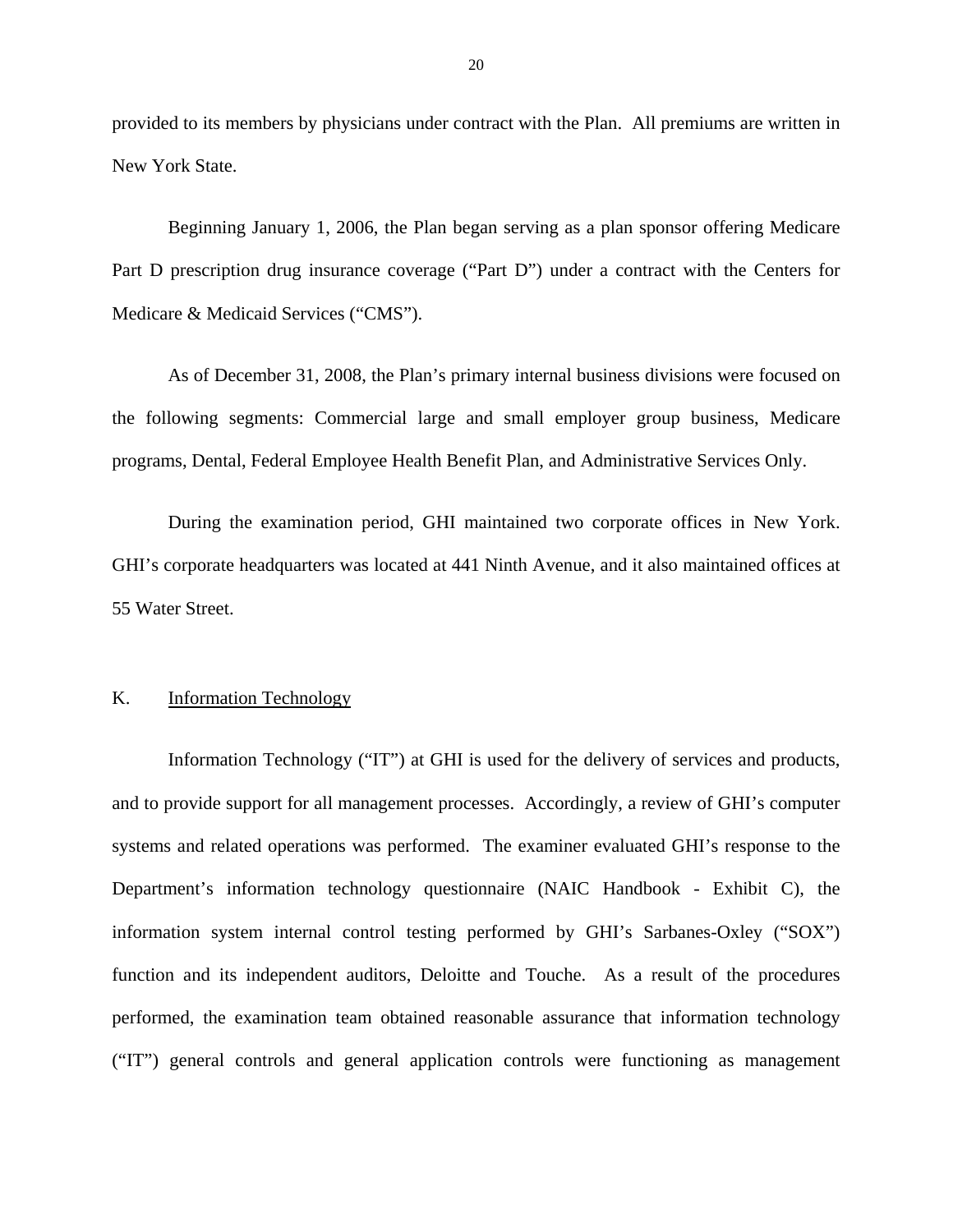intended and that an effective system of internal controls was in place and conducive to the accuracy and reliability of financial information processed and maintained by the Plan.

GHI shares some information systems with members of its holding company system, referred to herein as EmblemHealth. As part of the affiliation between GHI and HIP, additional computer processes are to be consolidated between the two companies.

Currently the main system shared by HIP and GHI is the Peoplesoft General Ledger System used for the accessing, updating and reporting of GHI's financial information. The Peoplesoft system had previously been examined during the examination of HIP as of December 31, 2006. As there were no findings from that examination, the Peoplesoft system was not reviewed.

Systems which will not be merged as part of the affiliation will be GHI's legacy claims systems listed below:

- Medical Claims System (MCS) processes professional claims for GHI Preferred Provider Organization (PPO).
- Hospital Claims System (HCS) processes all GHI PPO claims submitted by facilities/hospitals.
- $\triangleright$  Fastrak processes all GHI legacy dental claims.

Some additional operational processes which will be consolidated in the future but had not been at the time of the examination include membership data, payroll, premium billing and enrollment.

The examiner's review found the following reportable items related to IT controls: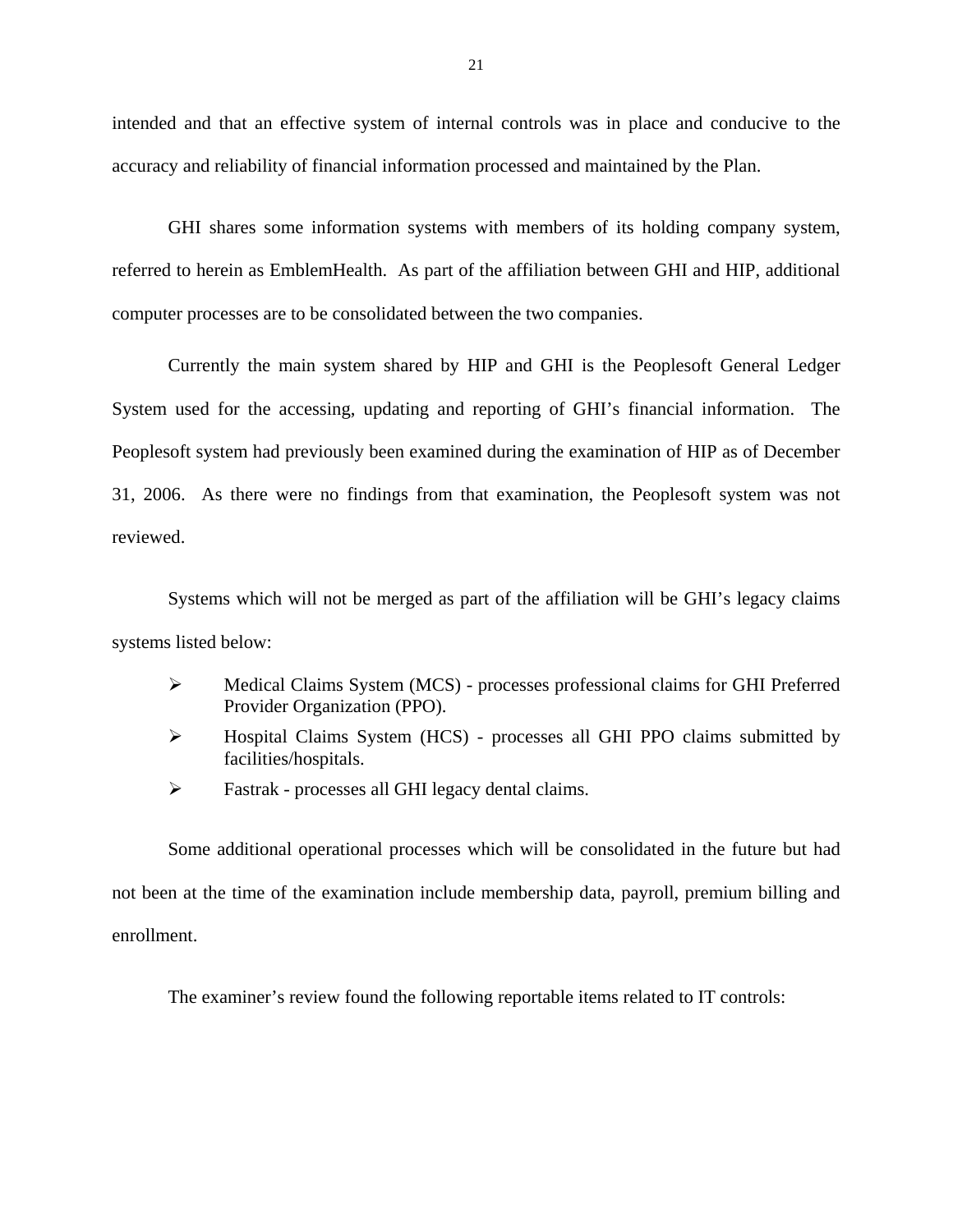1. Information Security: User Entitlements

Deloitte found that the process in place to review user access privileges for certain applications systems was not completed or performed ineffectively and documented inconsistently.

Among the recommendations made by Deloitte was that semi-annual user reviews be performed.

Annual certification of user access remains the standard at EmblemHealth.

2. Information Security: Segregation of Duties

Deloitte found that there was a lack of segregation of duties within GHI's claims systems, membership systems and general ledger system.

GHI responded to Deloitte's finding by removing or limiting access to certain systems for specified IT personnel.

3. Change Management Controls

Deloitte identified several application changes that went into effect without the proper testing and management approval.

GHI responded that with the EmblemHealth affiliation a centralized Quality Assurance function for the IT unit will be created which will oversee application change control as one of its functions.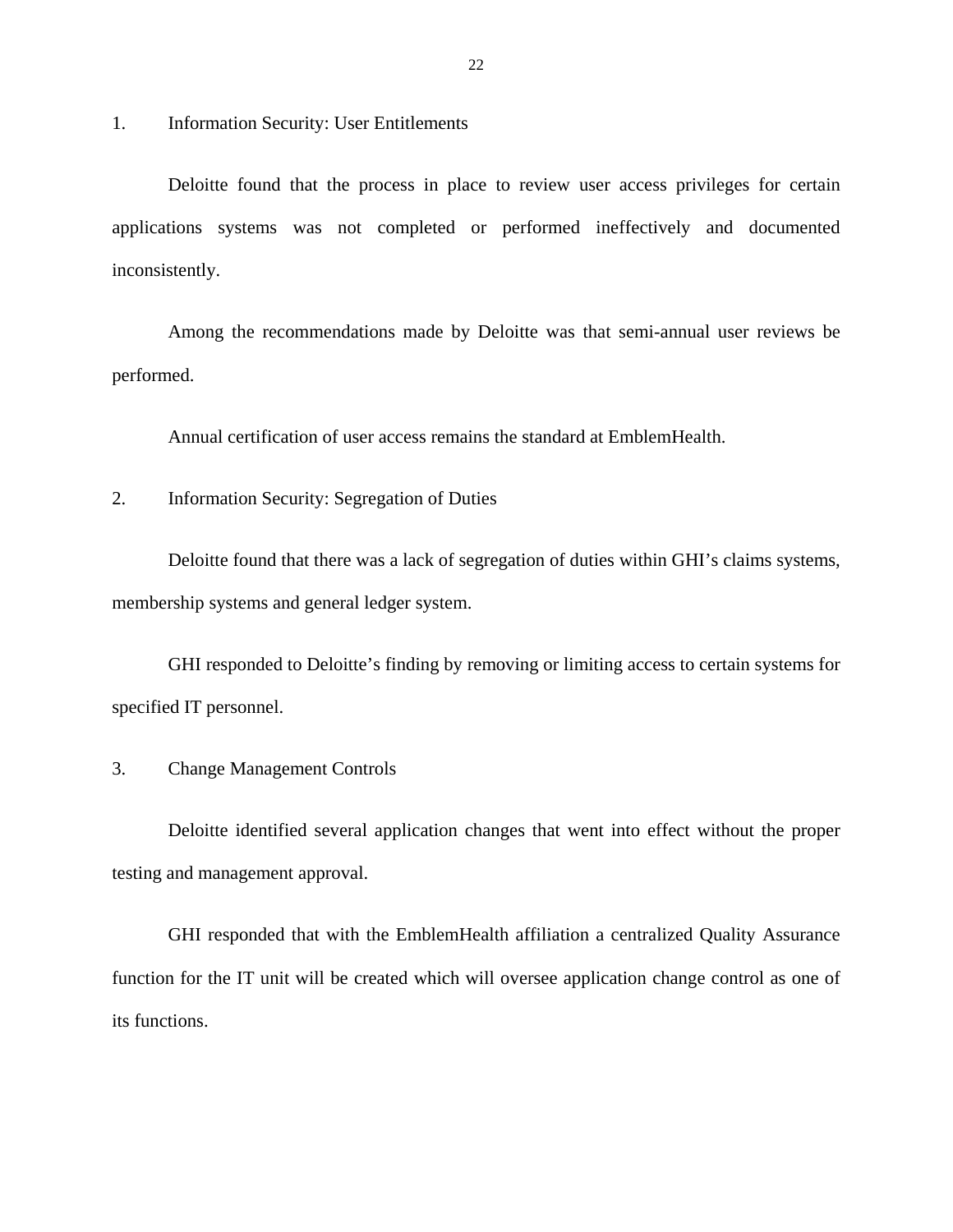It is recommended that GHI implement the proposed changes to its Information Security

<span id="page-24-0"></span>and Change Management Controls to mitigate the security and change management risks to its

IT systems.

### L. Accounts and Records

During the course of the examination, it was noted that GHI's treatments of certain items

was not in accordance with Statutory Accounting Principles or Annual Statement Instructions. A

description of such items is as follows:

 The Plan has various defined benefit pension plans which cover substantially all employees. After the affiliation with HIP, changes were made to GHI's pension plans as part of the reorganization.

GHI's management personnel were transitioned into the EmblemHealth Services Pension Plans from the GHI Cash Balance Pension Plan as of January 1, 2008, and benefit accruals for the GHI Cash Balance Pension Plan were frozen at that date. The EmblemHealth Services Pension Plan was originally the pension plan for HIP employees. Non-management employees of GHI continue to participate in the GHI Local 153 plan. Both the EmblemHealth Services Pension Plan and the GHI Local 153 plan are defined benefit plans with guaranteed compensation.

EmblemHealth Services Company, LLC ("EHS") is a subsidiary jointly owned by HIP and GHI. Non-union employees of both companies were transferred to EHS which assumed all payroll and pension liabilities of HIP and GHI for those employees. HIP and GHI guarantee all liabilities of EHS and have an equal 50% stake in the subsidiary.

The guarantee of EHS' liabilities by GHI and HIP is based on the following two contingencies: EHS shall provide the Department and its examiners access to the books, records and personnel of EHS on the same terms and conditions as GHI, HIP, and their respective successors must provide under applicable law; and, without the prior written consent of the Department, EHS will not provide services to any individual or entity other than EmblemHealth, Inc., a New York not-for-profit corporation and the sole member of HIP and GHI, HIP and its successors, GHI and its successors, HIP's and GHI's current indirect subsidiaries and their respective successors, or any of the entities resulting from the conversion of HIP and GHI pursuant to the plan of conversion as may be amended, restated or otherwise modified from time to time.

As of December 31, 2008, EHS had a net worth of (\$95.0 million) which consisted of an accumulated other comprehensive loss of (\$43.6 million) and retained deficit of (\$51.5 million). The retained deficit of (\$51.5 million) represents the amount of unfunded pension and post-retirement liabilities that were transferred from HIP and GHI to EHS upon EHS' formation on January 1, 2008.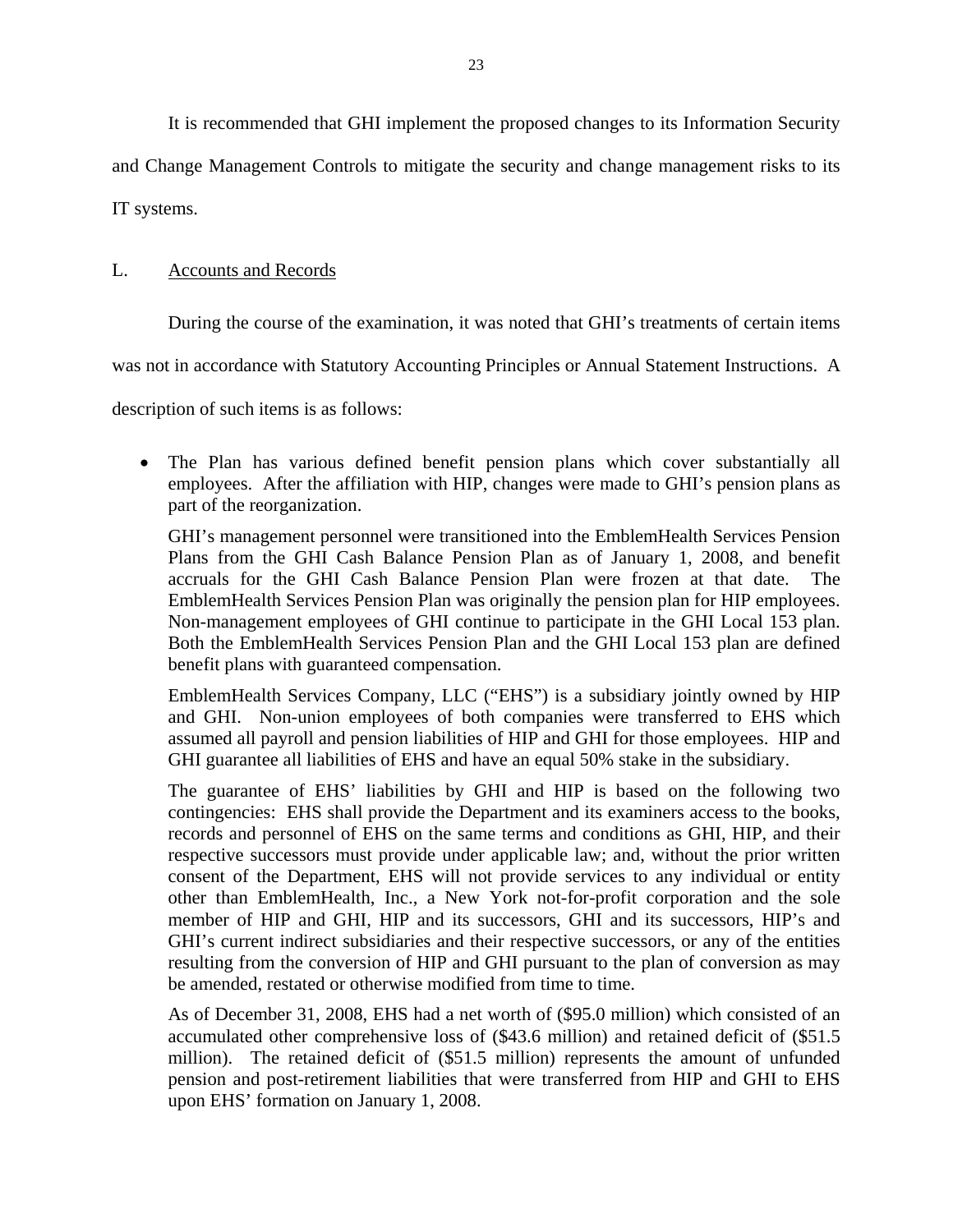GHI valued its investment in EHS at (\$21.8 million) which is one-half of the one year's loss accumulated by EHS of (\$43.6 million). However both GHI and HIP neglected to account for the transfer of their unfunded and post retirement liabilities to EHS in their 2008 annual statement filing.

GHI's share of the retained deficit was approximately (\$7 million) and its investment in EHS should have reflected this amount. However, there was no net effect on GHI's net worth in 2008 as the valuation of GHI's investment in EHS should have been reduced by \$7 million, which was offset by the unfunded pension and post-retirement liabilities carried by GHI on its books.

In regard to the foregoing, there were no changes made to the financial statements

contained herein.

 The New York State Department of Health contracted with the auditing firm KPMG to perform an audit of EmblemHealth's liability under the Health Care Reform Act ("HCRA") for the period January 1, 2001 through December 31, 2001. In the report provided to the New York State Department of Health on November 30, 2009, KPMG determined that GHI had underpaid its HCRA assessment by \$1,296,272 during 2001.

GHI disagreed with the methodology used by KPMG in their calculation of the HCRA assessments and provided the New York State Department of Health with its own estimate of what GHI owed in HCRA assessments.

Using GHI's methodology for estimating the HCRA underpayments for the period 2001 through 2009, the additional amount owed for the period would be \$8,297,431. At year end 2008, GHI needed to reserve an additional \$6,576,345 to cover the HCRA underpayments.

In regard to the above item, there were no changes made to the financial

statements contained herein, as the amounts were deemed immaterial.

 As part of its SOX controls, the EmblemHealth Board Package, containing the financial results for the current accounting period, budget variance analysis and explanation for variances, is to be reviewed and approved by the Senior Vice President of Finance on a monthly basis. GHI was not able to provide the examination team with any evidence that the EmblemHealth Board Package was reviewed and approved in 2008 and a review of the SOX workpapers affirmed that this control failed.

It should be noted that this control was re-tested in 2009 and passed.

It is recommended that GHI continues to comply with its policies and procedures by

reviewing and approving the EmblemHealth Board Package on a monthly basis.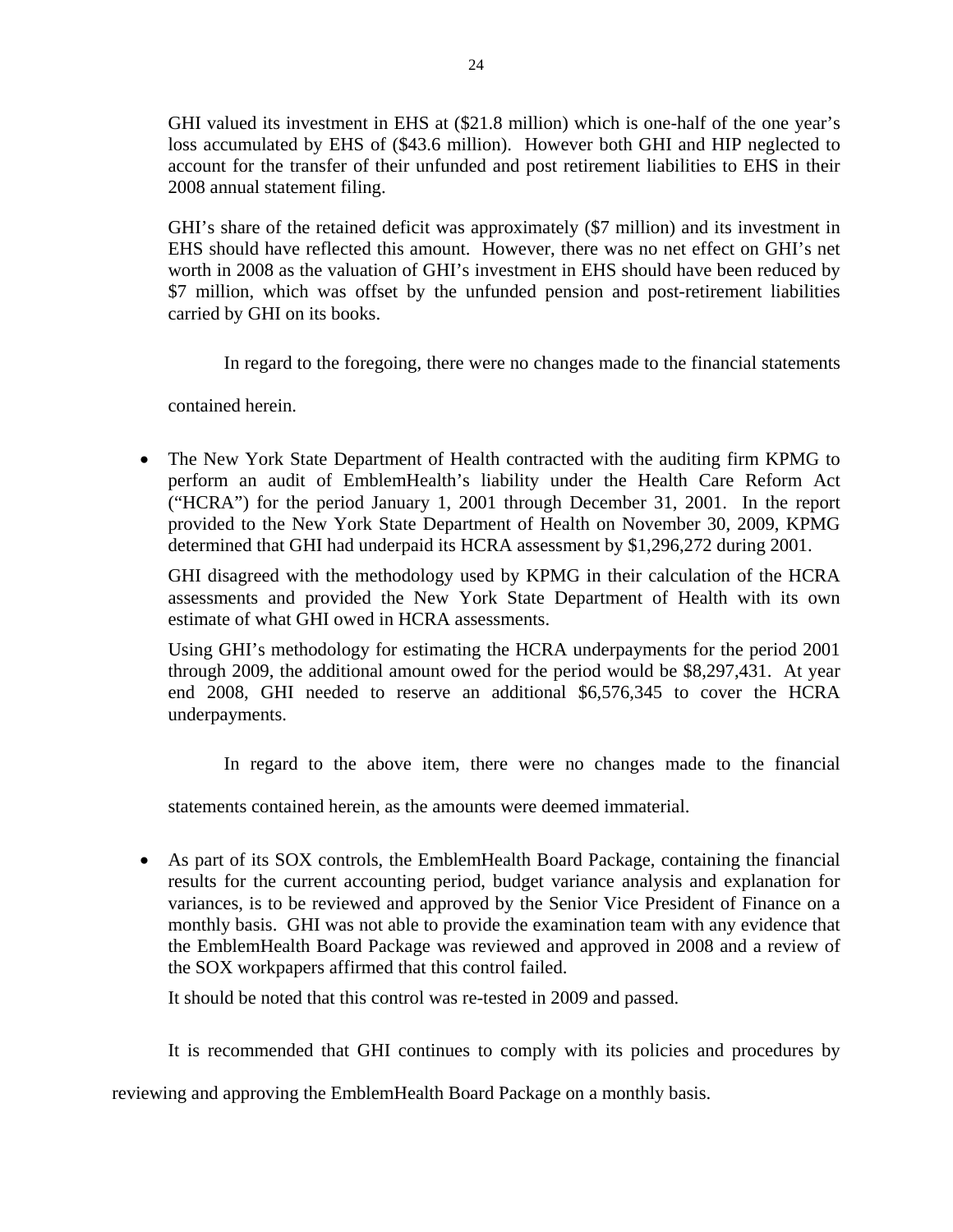Part 243.2(b)(8) of Department Regulation No. 152 (11 NYCRR 243) states:

"(b) Except as otherwise required by law or regulation, an insurer shall maintain:

(8) Any other record for six calendar years from its creation or until after the filing of a report on examination or the conclusion of an investigation in which the record was subject to review."

 A review was performed to determine if changes to the chart of accounts were properly handled. The examiner selected a sample of chart of account changes and reviewed copies of change request forms to check for proper approvals and sign-offs. For one of the five sample items selected, GHI's accounting department could not locate the change request form.

It is recommended that GHI ensures that proper and timely signoffs are documented and

are maintained in compliance with Part 243.2(b)(8) of Department Regulation No. 152.

 A review of legal fees and expenses as of December 31, 2008 was performed. A listing of all legal fees and expenses was reviewed for possible unreported items. The amounts from the listing were traced to the December 31, 2008 trial balance and the Underwriting and Investment Exhibit. Differences were found between the trial balance (\$3,922,337) and the Underwriting and Investment Exhibit, Part 3 (\$34,627,908). According to GHI, there was an error in the classification of expenses in its December 31, 2008 Annual Statement filing. The Plan had misclassified \$34,206,806 in commission expenses as legal fees and expenses in the Underwriting and Investment Exhibit, Part 3, Analysis of Expenses. Additionally, actual legal fees and expenses of \$3,508,298 were misclassified as certification and accreditation fees.

It is recommended that GHI accurately report its commission expenses, legal,

certification and accreditation fees in its annual statement filings.

• In its December 31, 2008 and 2009 annual statement filings, GHI reported the incorrect amounts for the change in unearned premium reserves and premiums written. In 2008, GHI consolidated its general ledger system with HIP's by moving to HIP's PeopleSoft General Ledger System. When this was done there were changes created in GHI's trial balance accounts. GHI failed to map an additional account created in its general ledger system after its move to PeopleSoft back to the consolidated statements resulting in the misstatements. Change in unearned premium reserves was overstated by \$23,929,603 and premium written was understated by the same amount.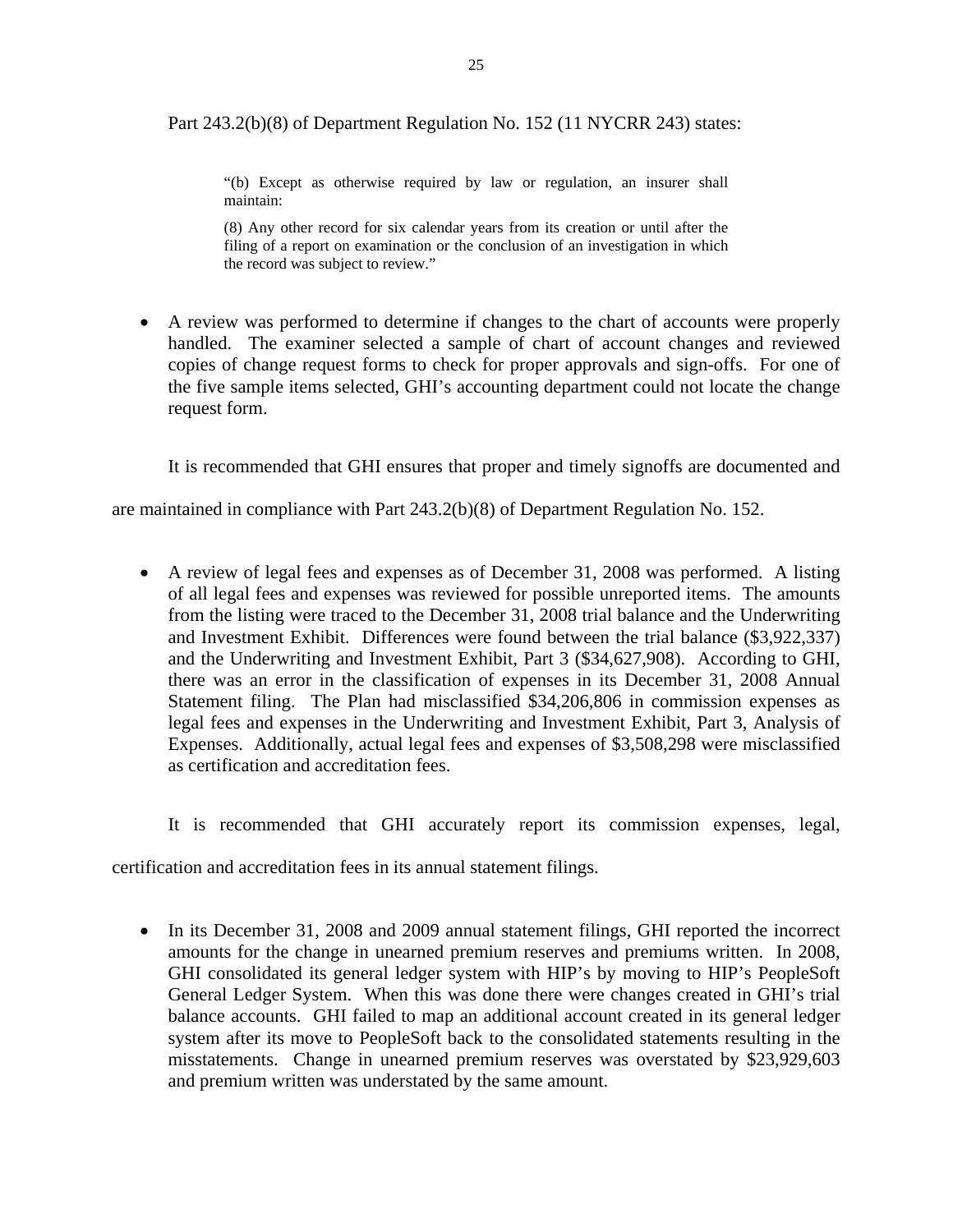It is recommended that GHI accurately reports its change in unearned premium reserves and premiums written on its annual statement filings.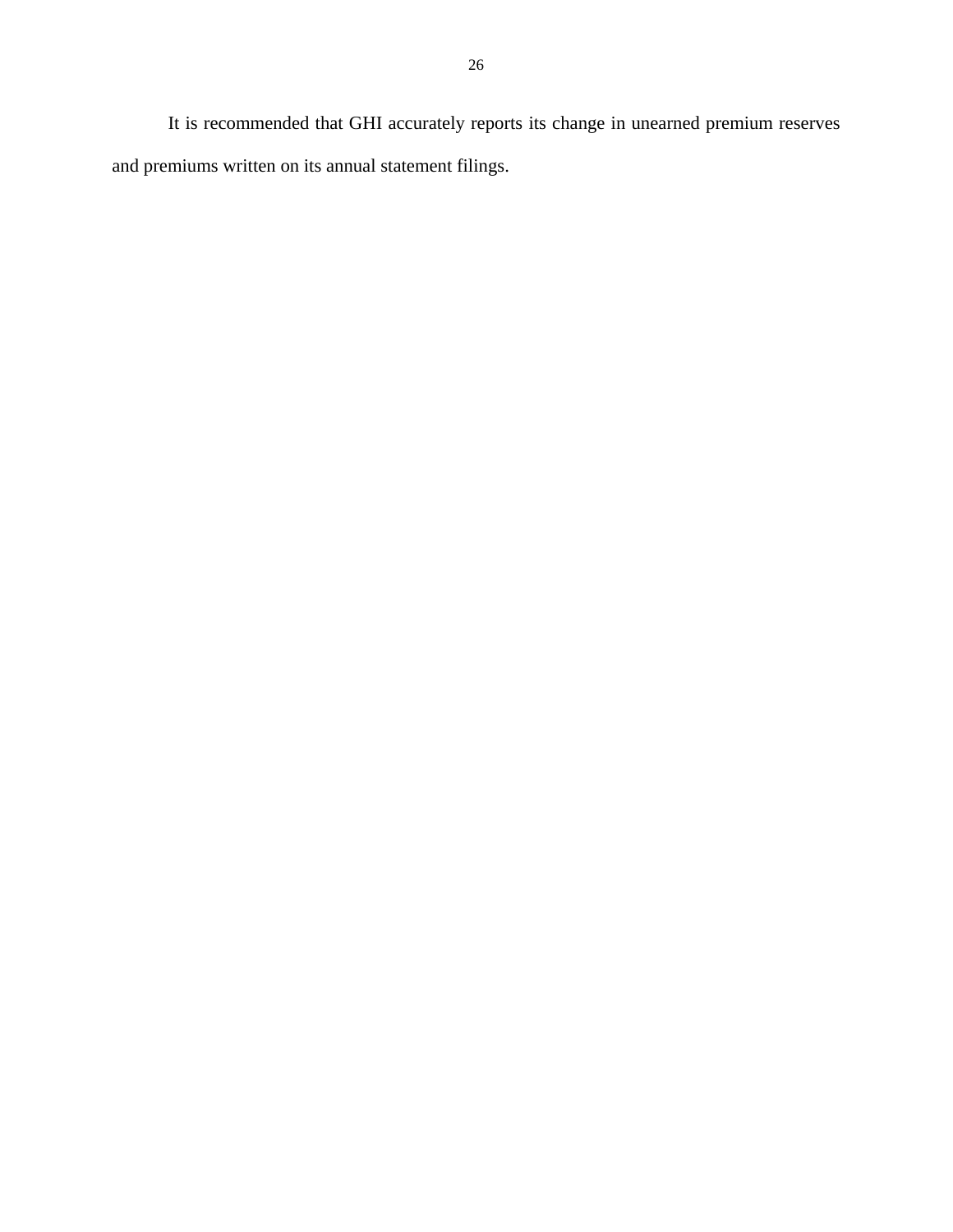# **3. FINANCIAL STATEMENTS**

# A. Balance Sheet

The following shows the assets, liabilities and capital and surplus as determined by this examination. This statement is the same as the balance sheet reported by GHI as of December 31, 2008.

| Assets                                               | Examination       | <b>GHI</b>        |
|------------------------------------------------------|-------------------|-------------------|
| <b>Bonds</b>                                         | \$<br>286,965,297 | \$<br>286,965,297 |
| Preferred stock                                      | 5,782,943         | 5,782,943         |
| Common stock                                         | 21,177,741        | 21, 177, 741      |
| Properties occupied by the Company                   | 119,520,000       | 119,520,000       |
| Cash and short-term investments                      | 6,224,400         | 6,224,400         |
| Other invested assets                                | (28, 336, 749)    | (28, 336, 749)    |
| Receivables for securities                           | 243,759           | 243,759           |
| Investment income due and accrued                    | 2,441,540         | 2,441,540         |
| Uncollected premiums and agents'                     |                   |                   |
| balances in the course of collection                 | 158,618,983       | 158,618,983       |
| Deferred premiums, agents' balances and              |                   |                   |
| installments booked but deferred and not yet due     | 1,535,071         | 1,535,071         |
| Accrued retrospective premium                        | 4,635,099         | 4,635,099         |
| Amounts receivable relating to uninsured plans       | 76,015,182        | 76,015,182        |
| Current federal and foreign income tax recoverable   |                   |                   |
| and interest thereon                                 | 1,879,812         | 1,879,812         |
| Net deferred tax asset                               | 3,227,561         | 3,227,561         |
| Electronic data processing equipment and software    | 5,077,586         | 5,077,586         |
| Furniture and equipment, including health care       |                   |                   |
| delivery assets                                      | 74,362            | 74,362            |
| Receivables from parent, subsidiaries and affiliates | 13,563,594        | 13,563,594        |
| Health care and other amounts receivable             | 22,497,626        | 22,497,626        |
| Aggregate write-ins for other than Invested assets   | 134,686,387       | 134,686,387       |
| Total assets                                         | \$<br>835,830,194 | \$<br>835,830,194 |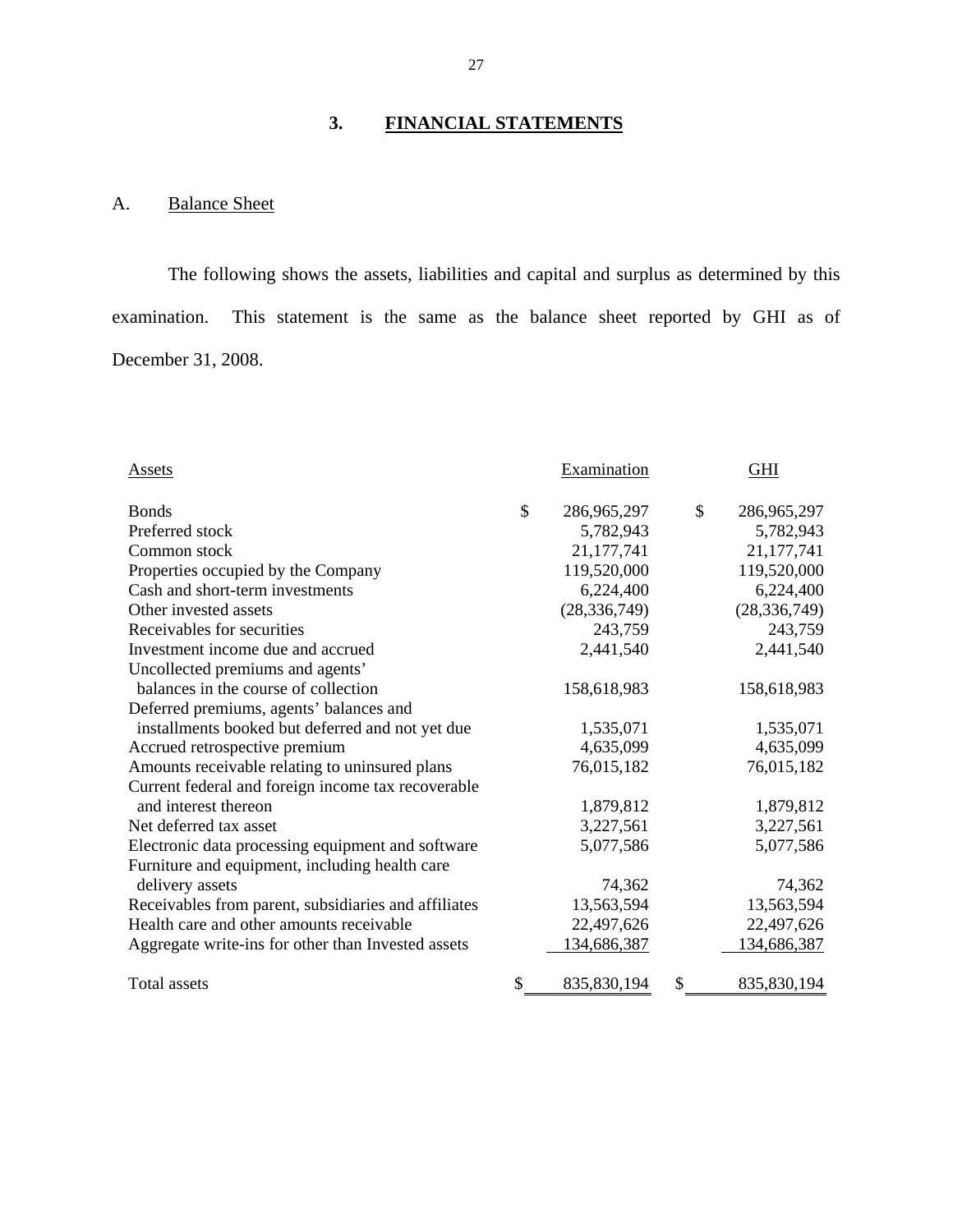| <b>Liabilities</b>                                 |    | Examination    | <b>GHI</b>        |
|----------------------------------------------------|----|----------------|-------------------|
| Claims unpaid                                      | \$ | 353,472,760    | \$<br>353,472,760 |
| Unpaid claims adjustment expenses                  |    | 16,759,389     | 16,759,389        |
| Aggregate health policy reserves                   |    | 93,268,835     | 93,268,835        |
| Premiums received in advance                       |    | 10,377,851     | 10,377,851        |
| General expenses due or accrued                    |    | 35,538,118     | 35,538,118        |
| Amounts withheld or retained for the account of    |    |                |                   |
| others                                             |    | 12,163,143     | 12,163,143        |
| Amounts due to parent, subsidiaries and affiliates |    | 33,637,780     | 33,637,780        |
| Payable for securities                             |    | 591,918        | 591,918           |
| Liability for amounts held under uninsured plans   |    | 5,101,974      | 5,101,974         |
| Aggregate write-ins for other liabilities          |    | 39,104,470     | 39,104,470        |
| <b>Total liabilities</b>                           | \$ | 600,016,238    | \$<br>600,016,238 |
| Capital and surplus                                |    |                |                   |
| Aggregate write-ins for other surplus funds        |    | 327, 391, 767  | 327, 391, 767     |
| Unassigned funds                                   |    | (91, 577, 811) | (91, 577, 811)    |
| Total capital and surplus                          | \$ | 235,813,956    | \$<br>235,813,956 |
| Total liabilities, capital and surplus             | \$ | 835,830,194    | \$<br>835,830,194 |

Note: The Internal Revenue Service has not conducted any audits of the income tax returns filed on behalf of GHI through tax year 2008. The examiner is unaware of any potential exposure of GHI to any tax assessments and no liability has been established herein relative to such contingency.

 Group Health Incorporated files its tax returns on a consolidated basis with GHI Services, LLC. and GHI HMO Select, Inc.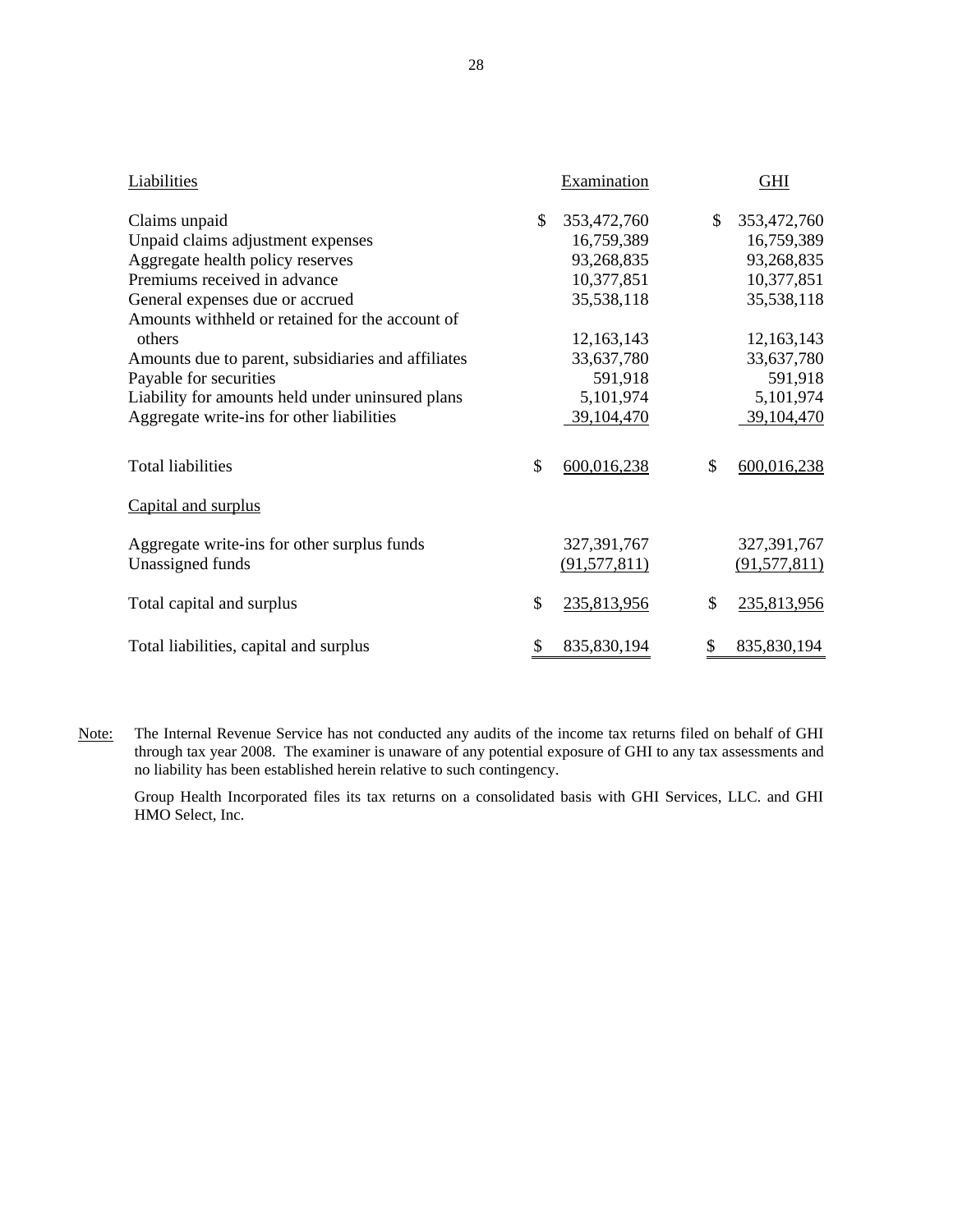# B. Statement of Revenue, Expenses and Capital and Surplus

Capital and surplus increased \$56,487,771 during the five-year examination period,

January 1, 2004 through December 31, 2008, detailed as follows:

| Revenue                                               |                      |    |                |
|-------------------------------------------------------|----------------------|----|----------------|
| Net premium income                                    | \$12,275,309,625     |    |                |
| Change in unearned premium reserves                   |                      |    |                |
| and reserves for rate credits                         | (30,057,860)         |    |                |
| Risk revenue                                          | 9,959,953            |    |                |
| Total revenue                                         |                      | S. | 12,255,211,718 |
| <b>Expenses</b>                                       |                      |    |                |
| Hospital/medical benefits                             | 3,404,814,680        |    |                |
| Other professional services                           | 3,563,876,172        |    |                |
| Outside referrals                                     | 21,940,011           |    |                |
| Emergency room and out-of-area                        | 1,646,414,086        |    |                |
| Prescription drugs                                    | 2,254,634,491        |    |                |
| Net reinsurance recoveries                            | (1,706,096)          |    |                |
| Total medical and hospital                            | \$<br>10,889,973,344 |    |                |
| Claims adjustment expenses                            | 483,862,118          |    |                |
| General administrative expenses                       | 850,318,583          |    |                |
| Increase in reserves for life and accident and health |                      |    |                |
| contracts                                             | (1,007,745)          |    |                |
| Total underwriting deductions                         |                      |    | 12,225,161,790 |
| Net underwriting gain                                 |                      | \$ | 30,049,928     |
| Net investment income earned                          |                      |    | 86,571,433     |
| Net realized capital loss                             |                      |    | (18, 152, 626) |
| Net gain from agents or premium balances charged off  |                      |    | (1,643,741)    |
| Aggregate write-ins for other income and expenses     |                      |    | (1,952,013)    |
| Net income before federal income taxes                |                      |    | 94,872,981     |
| Federal and foreign income taxes incurred             |                      |    | (24,976,028)   |
| Net income                                            |                      | \$ | 69,896,953     |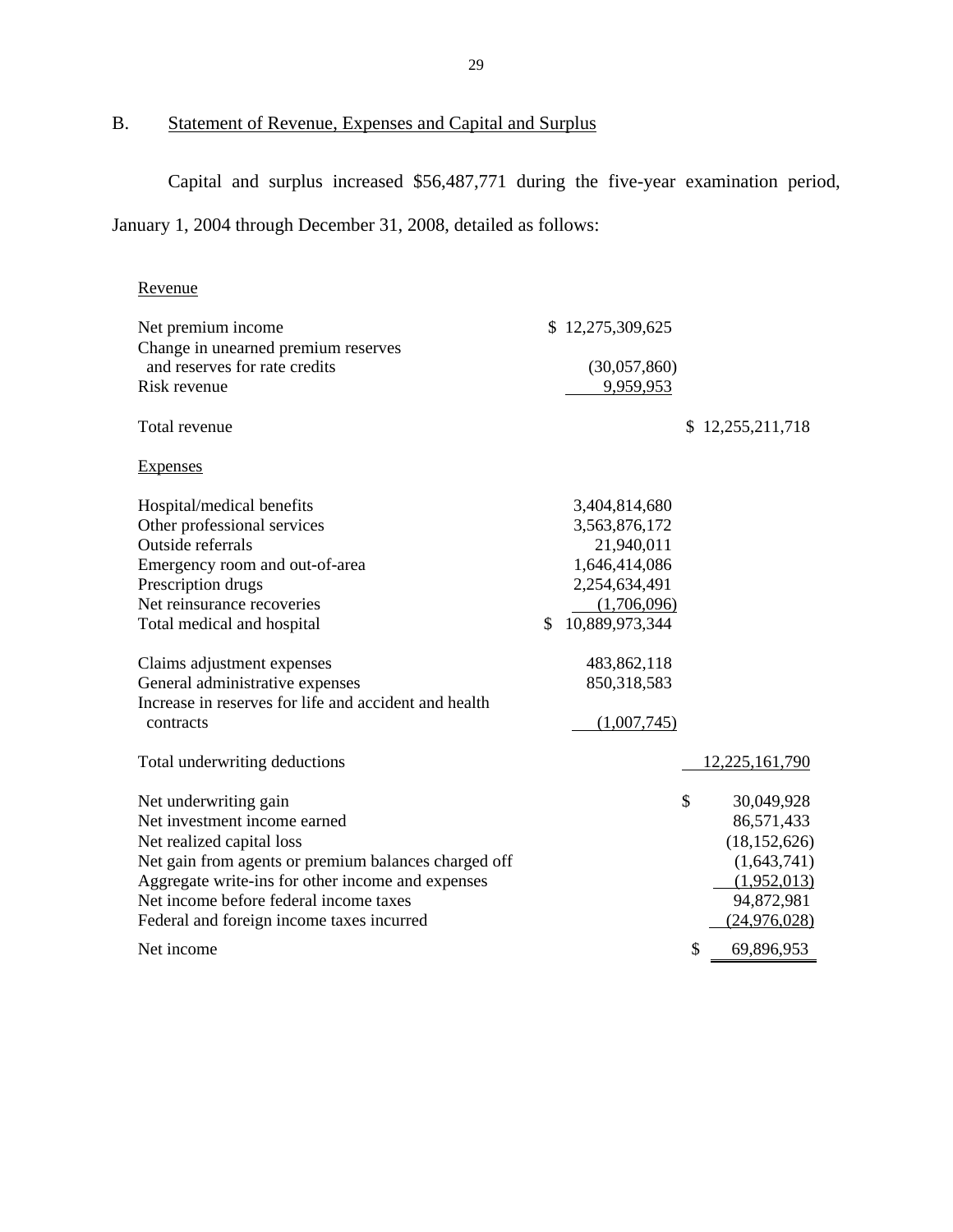### Changes in Capital and Surplus

### Capital and surplus, per report on examination, as of December 31, 2003 \$ 179,326,186

|                                                    | Gains<br>in Surplus | Losses in<br>Surplus |   |             |
|----------------------------------------------------|---------------------|----------------------|---|-------------|
| Net income                                         | \$<br>69,896,953    |                      |   |             |
| Change in net unrealized capital gains             |                     | \$<br>38,583,423     |   |             |
| Change in net deferred income tax                  | 110,468,256         |                      |   |             |
| Change in non-admitted assets                      |                     | 147,537,337          |   |             |
| Cumulative effect of changes in accounting         |                     |                      |   |             |
| Principle                                          | 25,836,014          |                      |   |             |
| Aggregate write-ins for gains or losses in surplus | 36,407,307          |                      |   |             |
| Net increase in surplus                            |                     |                      |   | 56,487,770  |
| Capital and surplus, per report on                 |                     |                      |   |             |
| examination, as of December 31, 2008               |                     |                      | S | 235,813,956 |

### **4. CLAIMS RESERVES**

The examination liability of \$353,472,760 for the above captioned account is the same as the amount reported by GHI in its 2008 filed annual statement.

The examination analysis of the claims unpaid reserve was conducted in accordance with generally accepted actuarial principles and practices and was based on statistical information contained in GHI's internal records and its filed annual statements as verified during the examination. The examination reserve was based upon actual payments made through a point in time, plus an estimate for claims remaining unpaid at that date. Such estimate was calculated based on actuarial principles, which utilized GHI's past experience in projecting the ultimate cost of claims incurred on or prior to December 31, 2008.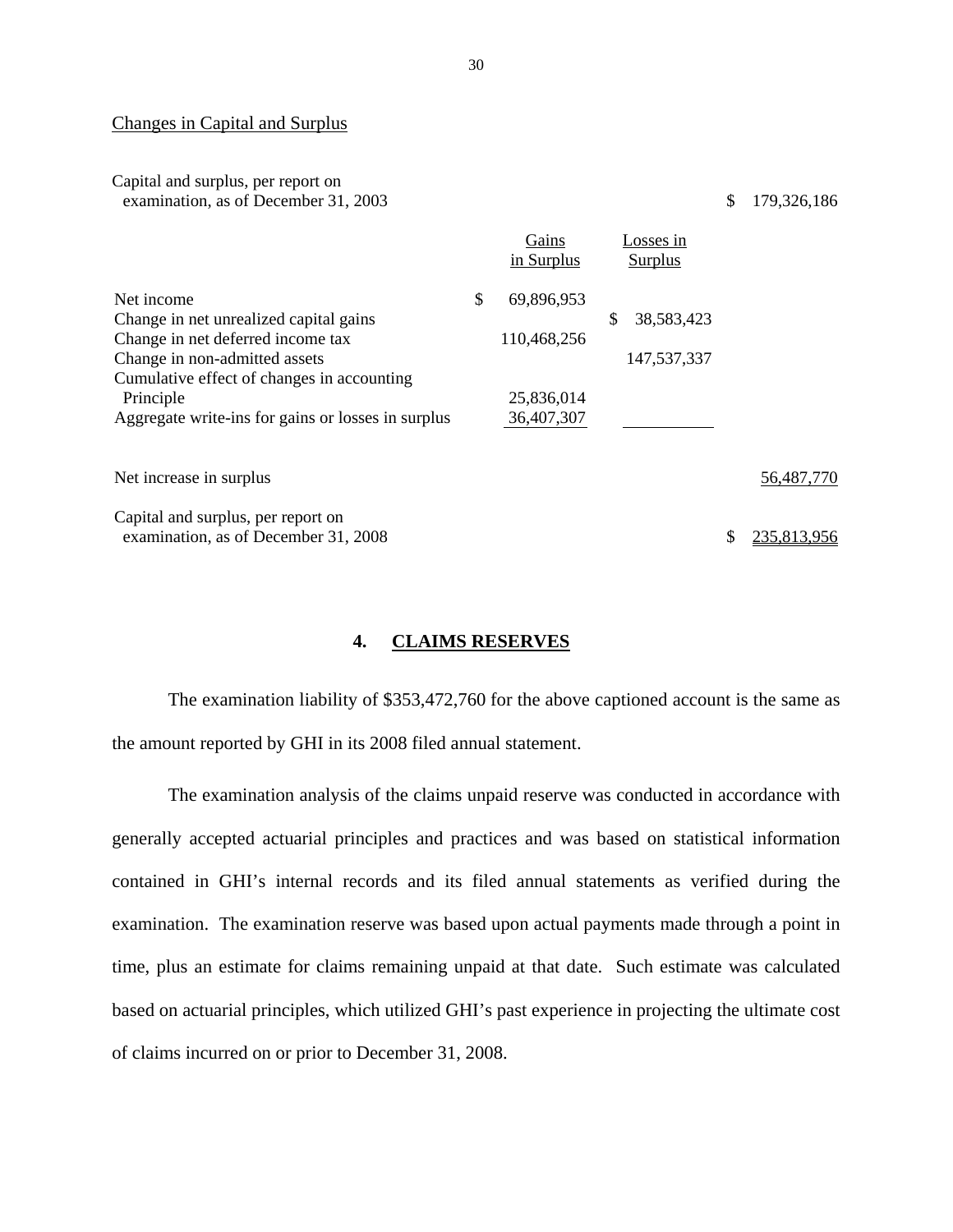### **5. EMPLOYEE BENEFITS**

<span id="page-32-0"></span>Effective January 1, 2008, Emblemhealth, Inc., integrated the payroll processing of Group Health Incorporation ("GHI") and Health Insurance Plan of Greater New York ("HIP"). It was noted that EmblemHealth did not perform sufficient testing around the newly integrated payroll environment. As a result, when the system went live during the beginning of 2008, EmblemHealth discovered outdated personnel information that was not properly deactivated in PeopleSoft HR, was incorrectly interfacing with the Enterprise system. (Note: This was a finding from Deloitte. EmblemHealth made the necessary corrections).

It is recommended that GHI implements a policy to ensure that all changes made to the system including integration of two applications are tested before putting it into a live environment.

A review of GHI's SOX payroll controls found that the following control failed during the SOX testing. The control required the payroll manager to compare the total payroll amount per the ADP Statistical Summary against the ADP Control Totals Report. GHI's SOX team tested this control in 2009, for the period January 1, 2009 to August 31, 2009 (the control was not tested in 2008), and determined that the control was not designed effectively based on the exception found.

The SOX team proposed to have the control changed to the following: *"Every pay cycle, the Payroll Manager reviews the ADP Payroll Register and ADP Statistical Summary to verify that the payroll is accurately calculated and recorded. The review is evidenced by his/her dated sign-off on the summary page of the Payroll Register and the Statistical Summary. Upon*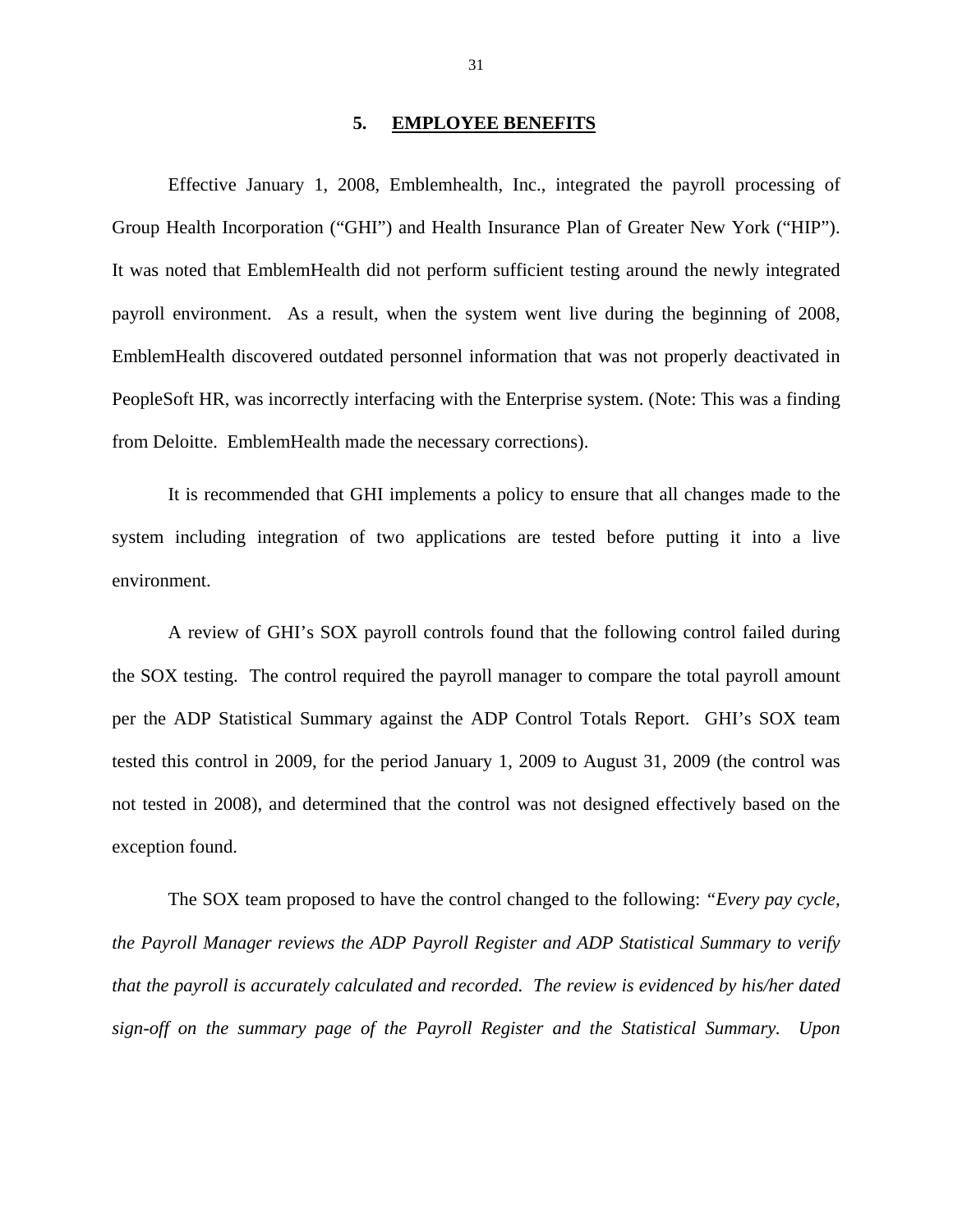<span id="page-33-0"></span>*completion of the review, the Payroll Manager emails the Statistical Summary to the Treasury Department for banking reconciliation and approval of Payroll funding."* 

It is recommended that GHI implements the proposed change to effectively mitigate the risk associated with the inaccurate calculation of the employee payroll.

### **6. SUBSEQUENT EVENTS**

Subsequent to the examination date, as of April 30, 2012, GHI was found to be impaired by \$157,274,000.

million on March 29, 2012, \$10 million on June 29, 2011 and \$80 million on As of April 30, 2012, GHI reported a net income of over \$14 million and negative cash flow from operations of over \$88 million. The Plan had capital and surplus of \$205,447,000 and a required statutory reserve of \$362,720,000. Since the required statutory reserve fund is \$362,720,000, the maximum invasion allowed by Section 4310(e)(1) is \$181,360,000 (or 50% of \$362,720,000). The April 2012 monthly filing with the Department revealed that the Plan's reported invasion was \$157,274,000 (unassigned funds less the Section 1307 loan amount or  $((\$322,585,000) + \$165,311,000)$ . Health Insurance Plan of Greater New York, in accordance with Section 1307 of the Insurance Law, made the following Section 1307 loans to GHI: \$40 December 29, 2010, the intent of which was to ensure that GHI's net worth continues to be at least 50% of its statutory reserve fund.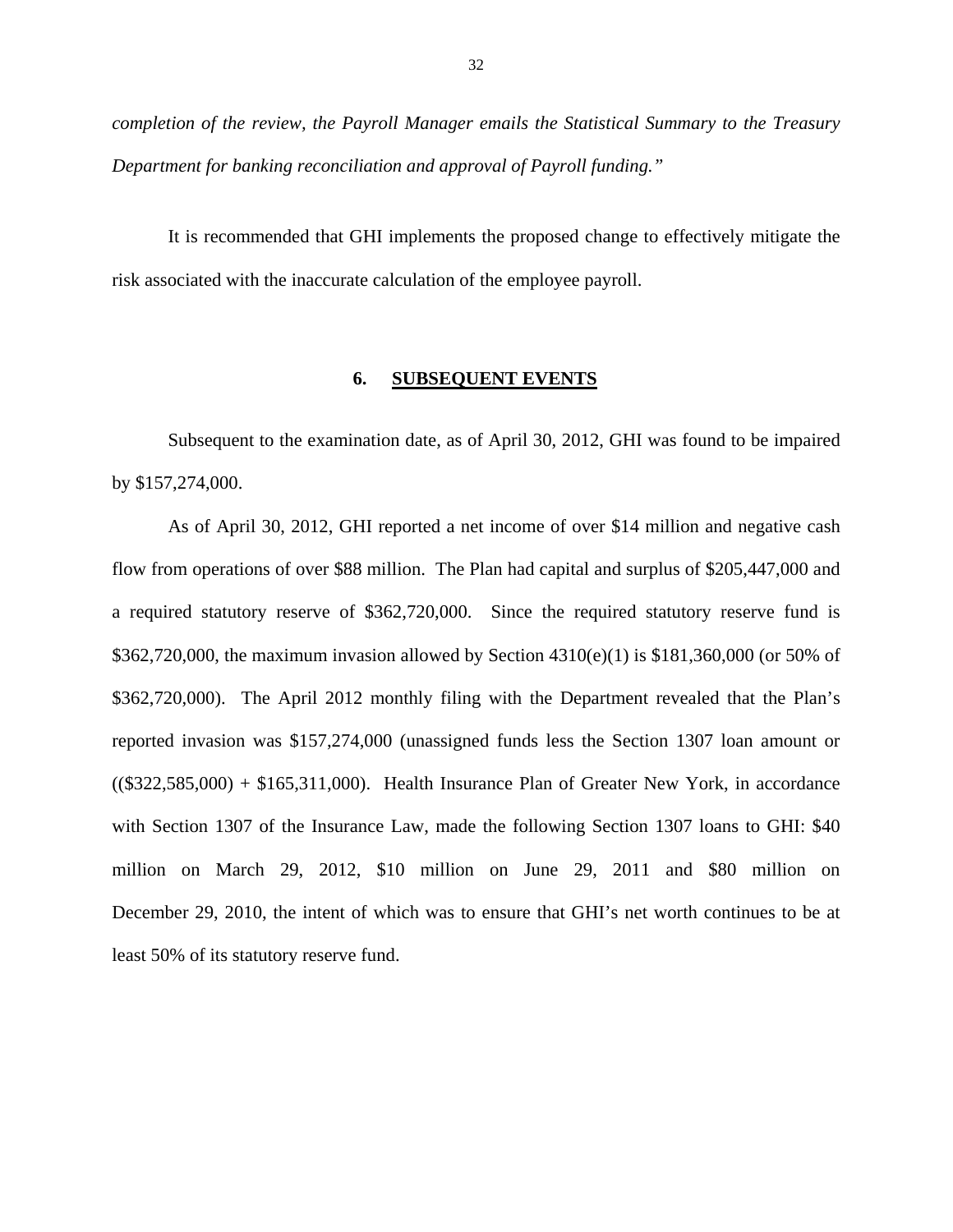# **7. COMPLIANCE WITH PRIOR REPORT ON EXAMINATION**

<span id="page-34-0"></span>The prior report on examination as of December 31, 2003, contained eight (8) comments and recommendations that pertained to the financial examination, as follows (page number refers to the prior report):

# **ITEM NO. PAGE NO.**

### **Management**

| 1. | Although Board members' absences were excused, it is recommended<br>that Board members attend the majority of meetings that they are<br>eligible to attend in order to evince their fiduciary responsibility. | 8  |
|----|---------------------------------------------------------------------------------------------------------------------------------------------------------------------------------------------------------------|----|
|    | The Plan has not fully complied with this recommendation. A similar<br>recommendation is included with this report on examination.                                                                            |    |
| 2. | It is recommended that GHI's Board review its policy on excusing<br>Board member absences.                                                                                                                    | 8  |
|    | The Plan has complied with this recommendation.                                                                                                                                                               |    |
| 3. | It is recommended that the Plan amend its by-laws to require its Board<br>to meet a minimum of four times per calendar year.                                                                                  | 10 |
|    | The Plan has complied with this recommendation.                                                                                                                                                               |    |
|    | <b>Holding Company System</b>                                                                                                                                                                                 |    |
| 4. | It is recommended that GHI settle its inter-company account balances<br>on a monthly basis as called for in its service agreements.                                                                           | 13 |
|    | The Plan has complied with this recommendation.                                                                                                                                                               |    |
|    | <b>Accounts and Records</b>                                                                                                                                                                                   |    |
| 5. | It is recommended that GHI report its claim reimbursements to third<br>parties as a component of its Unpaid Claims liability in its filed<br>financial statements.                                            | 16 |
|    | The Plan has complied with this recommendation.                                                                                                                                                               |    |
| 6. | It is recommended that GHI report advances from its PBM as an<br>"Aggregate Write-in" liability item in its future financial statement<br>filings.                                                            | 17 |
|    |                                                                                                                                                                                                               |    |

*The Plan has complied with this recommendation.*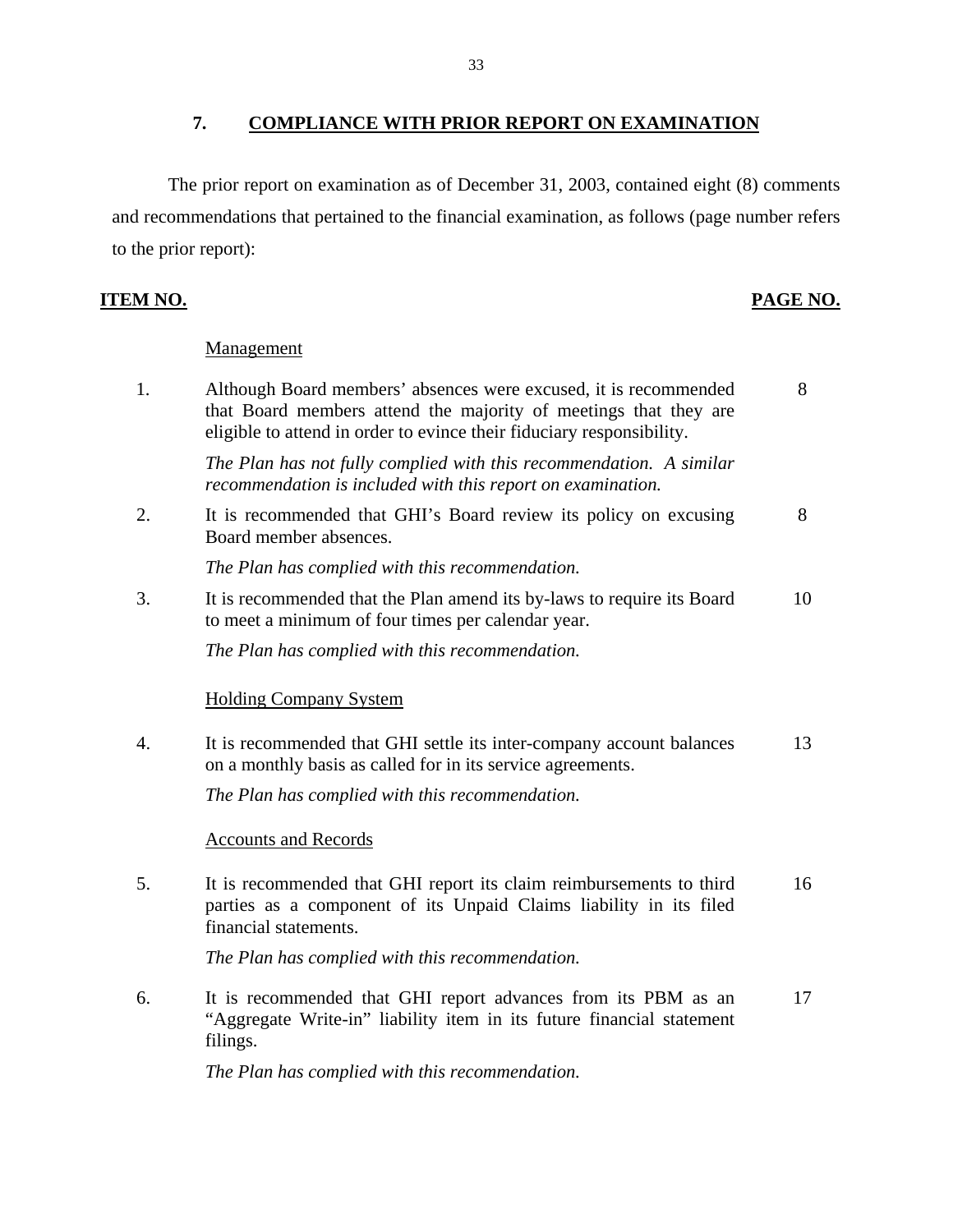### **ITEM NO.**

### **PAGE NO.**

### **Accounts and Records**

7. It is recommended that GHI report income from the leasing of its 17 provider panel as Risk Revenue on the Statement of Revenue and Expenses. It was noted that GHI reported \$0 as Risk Revenue in 2003. GHI reported Risk Revenue in the amount of \$1,147,080 in its 2004 Annual Statement.

*The Plan has complied with this recommendation.* 

8. It is recommended that GHI report all allocations to its subsidiary as 17 inter-company transactions in Schedule Y.

*The Plan has complied with this recommendation.*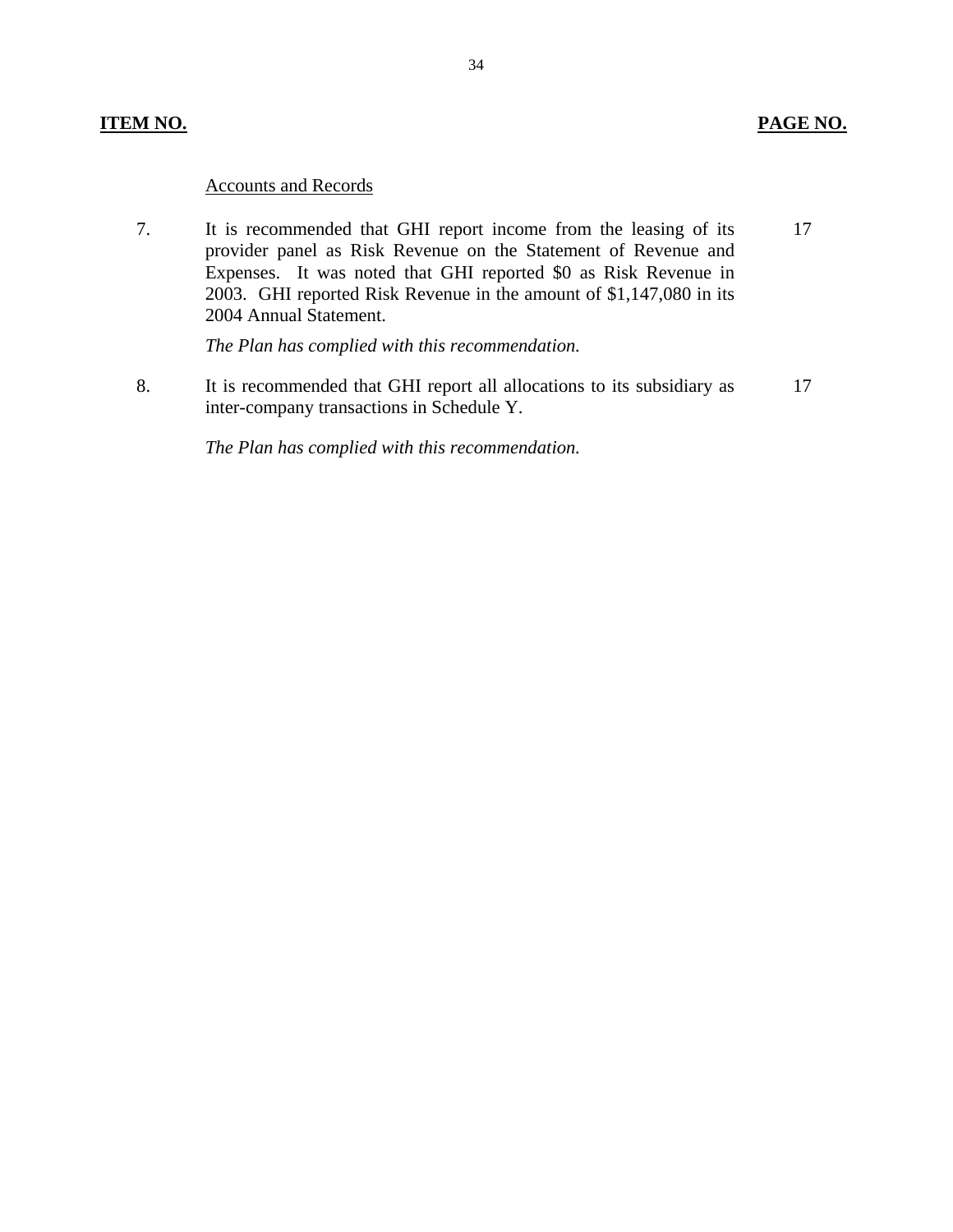### **8. SUMMARY OF COMMENTS AND RECOMMENDATIONS**

### **ITEM**

### **PAGE NO.**

### **Corporate Governance** A.

- Corporate Governance<br>
i. It is recommended that the audit committee continue to review and approve the salary of the head of internal audit. 9
- ii. Since EmblemHealth has initiated the process to become a for-profit, publicly held company, it is recommended that a formalized risk management function be established to oversee and address key enterprise risks, risk measurement approaches, remediation plans and their implementation consistent with such applicable standards. 10
- iii. It is further recommended that such function be established in a manner that clearly sets forth roles and responsibilities in accordance with industry frameworks and standards. 10

### **Board of Directors**

B. Board of Directors<br>
It is recommended<br>
action and evaluate<br>
who are unable<br>
consistently should<br>
selecting prospective<br>
their willingness and<br>
participate in the board<br>
It should be noted<br>
the previous examin<br>
C. Inform It is recommended that GHI continue to take corrective action and evaluate whether board and committee members who are unable or unwilling to attend meetings consistently should resign or be replaced. Furthermore, in selecting prospective members, a key criterion should be their willingness and commitment to attend meetings and participate in the board's oversight of the Plan operations. It is recommended that GHI continue to take corrective 13<br>action and evaluate whether board and committee members<br>who are unable or unwilling to attend meetings<br>consistently should resign or be replaced. Furthermore, in<br>se

It should be noted that a similar finding was made during the previous examination.

**Information Technology** 

It is recommended that GHI implement the proposed changes to its Information Security and Change Management Controls to mitigate the security and change management risks to its IT systems. 23

### **Accounts and Records** D.

i. It is recommended that GHI continues to comply with its policies and procedures by reviewing and approving the EmblemHealth Board Package on a monthly basis. 24

35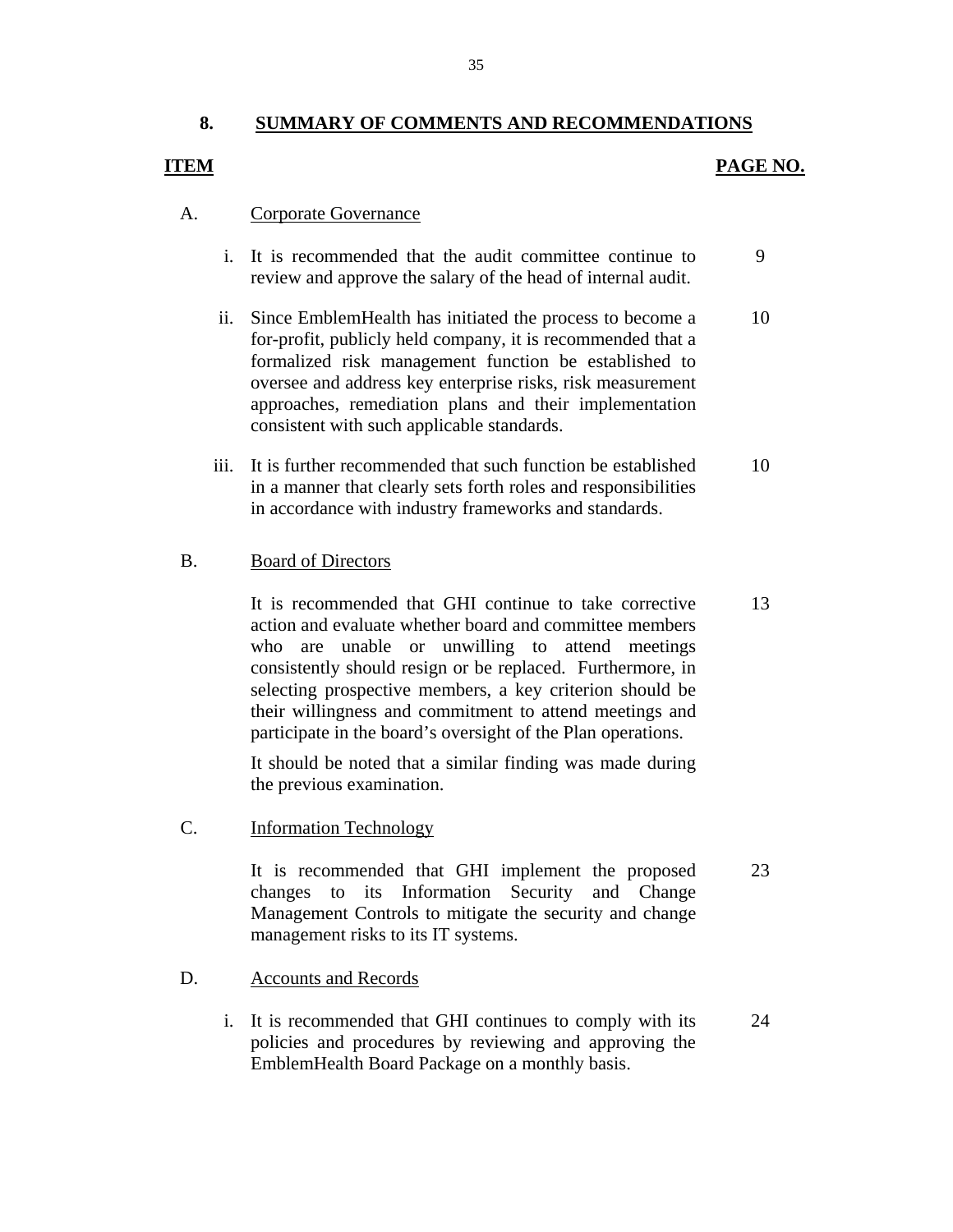### **ITEM**

### D. Accounts and Records (Cont'd.)

| ii. It is recommended that GHI ensures that proper and timely | 25 |
|---------------------------------------------------------------|----|
| signoffs are documented and in compliance with Part           |    |
| $243.2(b)(8)$ of Department Regulation No. 152                |    |

- iii. It is recommended that GHI accurately reports its commission expenses, legal, certification and accreditation fees in its annual statement filings. 25
- iv. It is recommended that GHI accurately reports its change in unearned premium reserves and premiums written on its annual statement filings. 26

### **Employee Benefits**

- E. Employee Benefits<br>i. It is recommended that GHI implements a policy to ensure that all changes made to the system including integration of two applications are tested before putting it into a live environment. 31
	- ii. It is recommended that GHI implements the proposed change to effectively mitigate the risk associated with the inaccurate calculation of the employee payroll. 32